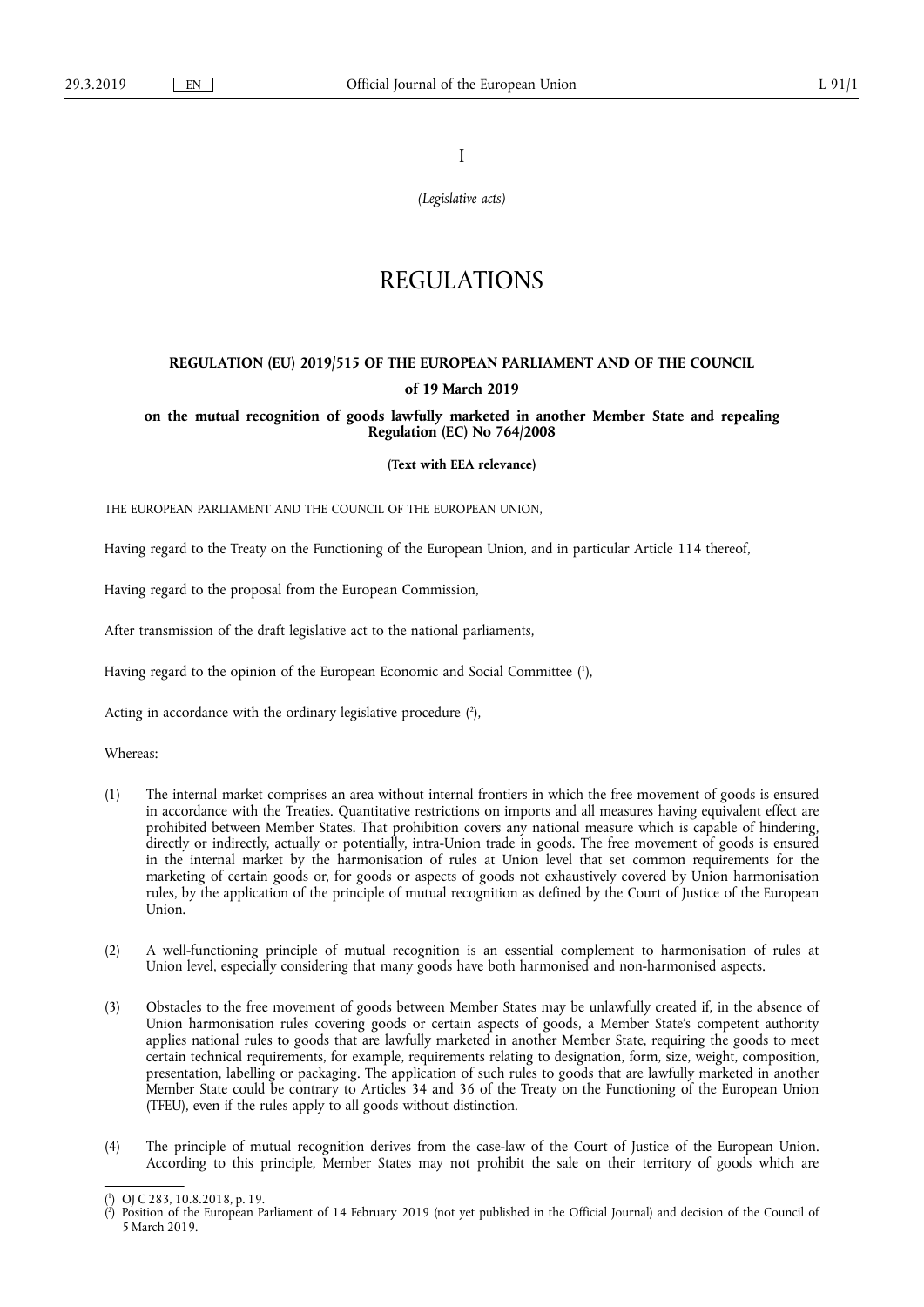lawfully marketed in another Member State, even where those goods have been produced in accordance with different technical rules, including goods that are not the result of a manufacturing process. But the principle of mutual recognition is not absolute. Member States can restrict the marketing of goods that have been lawfully marketed in another Member State, where such restrictions are justified on the grounds set out in Article 36 TFEU or on the basis of other overriding reasons of public interest, recognised by the case-law of the Court of Justice of the European Union in relation to the free movement of goods, and where those restrictions are proportionate to the aim pursued. This Regulation imposes the obligation to clearly justify why market access has been restricted or denied.

- (5) The concept of overriding reasons of public interest is an evolving concept developed by the Court of Justice of the European Union in its case-law in relation to Articles 34 and 36 TFEU. Where legitimate differences exist from one Member State to another, such overriding reasons might justify the application of national technical rules by the competent authorities. However, administrative decisions always need to be duly justified, to be legitimate, to be appropriate and to respect the principle of proportionality, and the competent authority has to make the least restrictive decision possible. In order to improve the functioning of the internal market for goods, the national technical rules should be fit for purpose and should not create disproportionate non-tariff barriers. Furthermore, administrative decisions restricting or denying market access in respect of goods that are lawfully marketed in another Member State must not be based on the mere fact that the goods under assessment fulfil the legitimate public objective pursued by the Member State in a different way from the way in which goods in that Member State fulfil that objective. In order to assist Member States, the Commission should provide nonbinding guidance in relation to the case-law of the Court of Justice of the European Union on the concept of overriding reasons of public interest and how to apply the principle of mutual recognition. Competent authorities should have the opportunity to provide contributions and deliver feedback on the guidance.
- (6) In its Conclusions on the Single Market Policy of December 2013, the Competitiveness Council noted that to improve framework conditions for businesses and consumers in the Single Market, all relevant instruments should be appropriately employed, including mutual recognition. The Council invited the Commission to report on cases where the functioning of the principle of mutual recognition is still inadequate or problematic. In its Conclusions on the Single Market Policy of February 2015, the Competitiveness Council urged the Commission to take steps to ensure that the principle of mutual recognition functioned effectively and to bring forward proposals to that effect.
- (7) Regulation (EC) No 764/2008 of the European Parliament and of the Council (<sup>3</sup>) was adopted in order to facilitate the application of the principle of mutual recognition by establishing procedures to minimise the possibility of creating unlawful obstacles to the free movement of goods which have already been lawfully marketed in another Member State. Despite the adoption of that Regulation, many problems still exist as regards the application of the principle of mutual recognition. The evaluation carried out between 2014 and 2016 showed that the principle of mutual recognition does not function as it should, and that Regulation (EC) No 764/2008 has had limited effect in facilitating the application of that principle. The tools and procedural guarantees put in place by that Regulation failed in their aim of improving the application of the principle of mutual recognition. For example, the Product Contact Points network which was put in place in order to provide information to economic operators on applicable national rules and the application of the principle of mutual recognition is barely known or used by economic operators. Within that network, national authorities do not cooperate sufficiently. The requirement to notify administrative decisions restricting or denying market access is rarely complied with. As a result, obstacles to the free movement of goods in the internal market remain.
- (8) Regulation (EC) No 764/2008 has several shortcomings, and should therefore be revised and strengthened. For the sake of clarity, Regulation (EC) No 764/2008 should be replaced by this Regulation. This Regulation should establish clear procedures to ensure the free movement of goods lawfully marketed in another Member State and to ensure that free movement can be restricted only where Member States have legitimate public interest grounds for doing so and that the restriction is justified and proportionate. This Regulation should also ensure that existing rights and obligations deriving from the principle of mutual recognition are observed, by both economic operators and national authorities.
- (9) This Regulation should not prejudice the further harmonisation of conditions for the marketing of goods with a view to improving the functioning of the internal market, where appropriate.

<sup>(</sup> 3 ) Regulation (EC) No 764/2008 of the European Parliament and of the Council of 9 July 2008 laying down procedures relating to the application of certain national technical rules to products lawfully marketed in another Member State and repealing Decision No 3052/95/EC (OJ L 218, 13.8.2008, p. 21).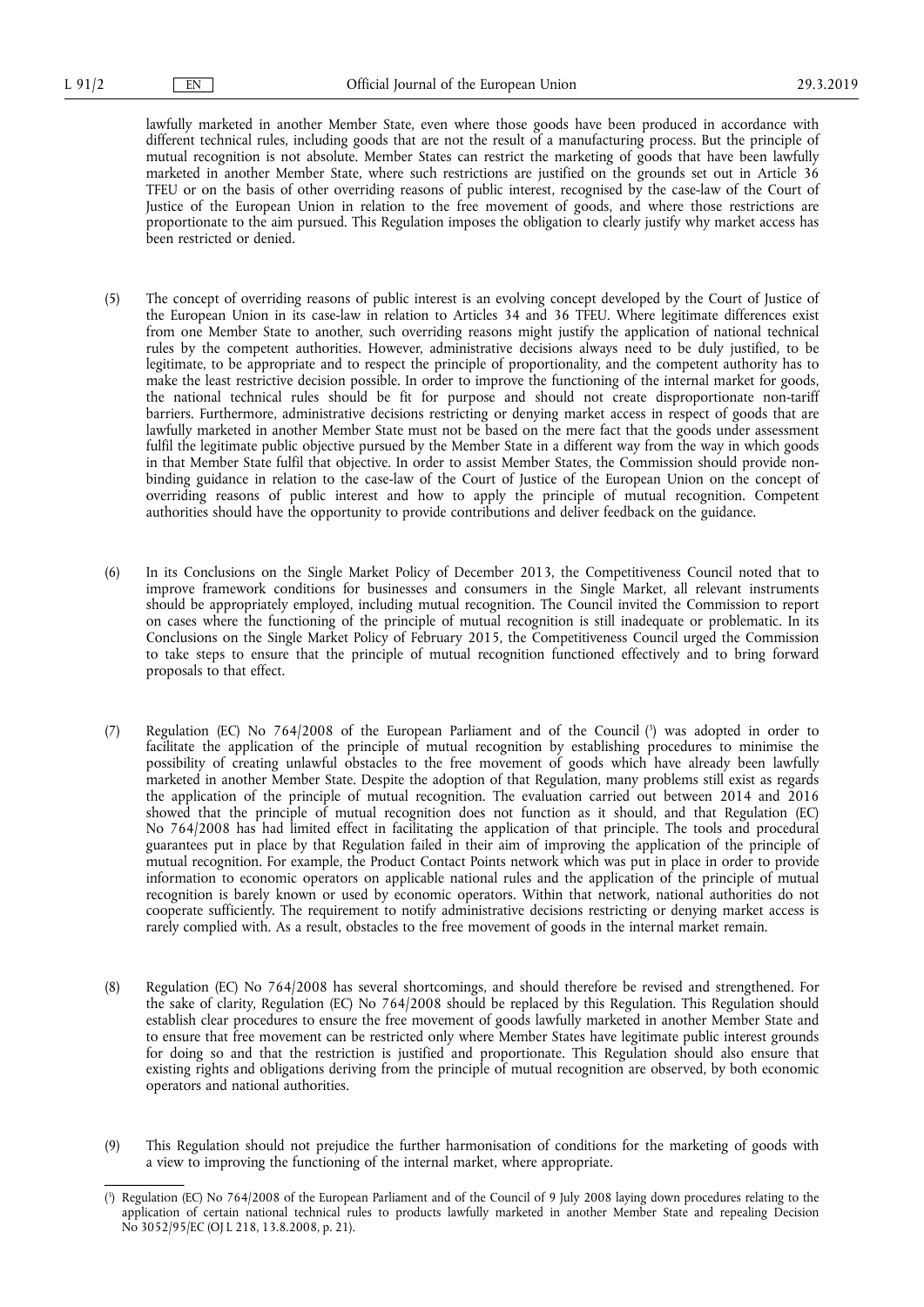- (10) It is also possible for trade barriers to result from other types of measures falling under the scope of Articles 34 and 36 TFEU. Those measures can include, for example, technical specifications drawn up for public procurement procedures or requirements to use official languages in the Member States. However, such measures should not constitute national technical rules within the meaning of this Regulation and should not fall within its scope.
- (11) National technical rules are sometimes given effect in a Member State by means of a prior authorisation procedure, under which formal approval has to be obtained from a competent authority before the goods can be placed on the market there. The existence of a prior authorisation procedure in itself restricts the free movement of goods. Therefore, in order to be justified with regard to the fundamental principle of the free movement of goods within the internal market, such a procedure has to pursue a public interest objective recognised by Union law, and it has to be proportionate and non-discriminatory. The compliance of such a procedure with Union law is to be assessed in the light of the considerations set out in the case-law of the Court of Justice of the European Union. Therefore, administrative decisions restricting or denying market access exclusively on the grounds that the goods do not have a valid prior authorisation should be excluded from the scope of this Regulation. When, however, an application for mandatory prior authorisation of goods is made, any administrative decision to reject the application on the basis of a national technical rule applicable in that Member State should only be taken in accordance with this Regulation, so that the applicant can benefit from the procedural protection which this Regulation provides. The same applies to voluntary prior authorisation of goods, where it exists.
- (12) It is important to clarify that the types of goods covered by this Regulation include agricultural products. The term 'agricultural products' includes products of fisheries, as provided for in Article 38(1) TFEU. In order to help to identify which types of goods are subject to this Regulation, the Commission should assess the feasibility and benefits of further developing an indicative product list for mutual recognition.
- (13) It is also important to clarify that the term 'producer' includes not only manufacturers of goods, but also persons who produce goods which were not the result of a manufacturing process, including agricultural products, as well as persons who present themselves as the producers of goods.
- (14) Decisions of national courts or tribunals assessing the legality of cases in which, on account of the application of a national technical rule, goods lawfully marketed in one Member State are not granted access to the market in another Member State, and decisions of national courts or tribunals applying penalties, should be excluded from the scope of this Regulation.
- (15) To benefit from the principle of mutual recognition, goods must be lawfully marketed in another Member State. It should be clarified that, for goods to be considered to be lawfully marketed in another Member State, the goods need to comply with the relevant rules applicable in that Member State, and need to be made available to end users in that Member State.
- (16) To raise awareness on the part of national authorities and economic operators of the principle of mutual recognition, Member States should consider providing for clear and unambiguous 'single market clauses' in their national technical rules with a view to facilitating the application of that principle.
- (17) The evidence required to demonstrate that goods are lawfully marketed in another Member State varies significantly from Member State to Member State. This causes unnecessary burdens, delays and additional costs for economic operators, and prevents national authorities from obtaining the information necessary for assessing the goods in a timely manner. This may inhibit the application of the principle of mutual recognition. It is therefore essential to make it easier for economic operators to demonstrate that their goods are lawfully marketed in another Member State. Economic operators should benefit from a self-declaration that provides competent authorities with all necessary information on the goods and on their compliance with the rules applicable in that other Member State. The use of voluntary declarations should not prevent national authorities from taking administrative decisions restricting or denying market access, provided that such decisions are proportionate, justified and respect the principle of mutual recognition and are in accordance with this Regulation.
- (18) It should be possible for the producer, importer or distributor to draw up a declaration of lawful marketing of goods for the purposes of mutual recognition ('mutual recognition declaration'). The producer is best placed to provide the information in the mutual recognition declaration as the producer knows the goods best and is in possession of the evidence necessary to verify the information in the mutual recognition declaration. The producer should be able to mandate an authorised representative to draw up such declarations on the producer's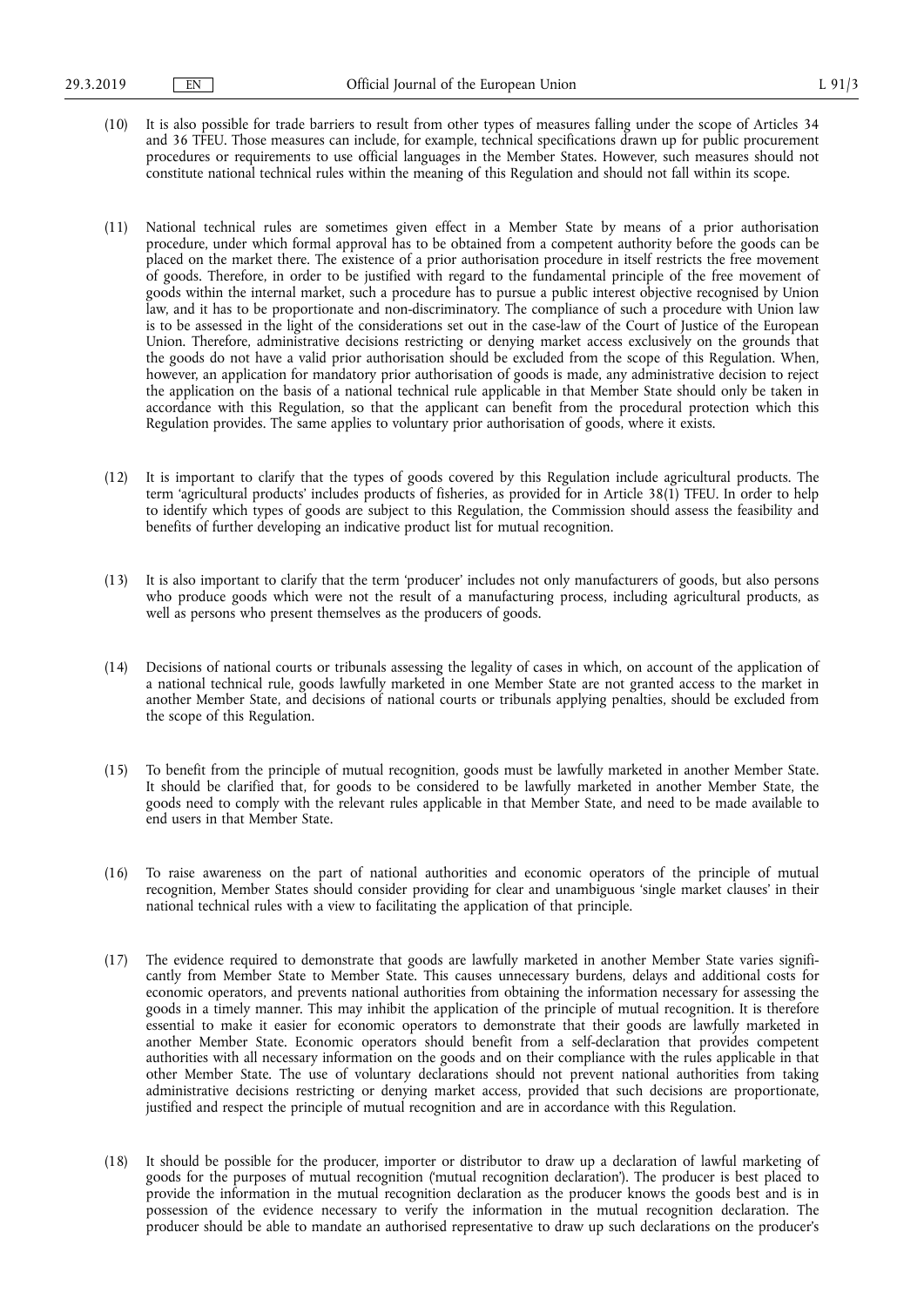behalf and under the responsibility of the producer. However, where an economic operator is only able to provide the information on the lawfulness of the marketing of the goods in the declaration, it should be possible for another economic operator to provide the information that the goods are being made available to end users in the Member State concerned, provided that that economic operator takes responsibility for the information that it provided in the mutual recognition declaration and is able to provide the necessary evidence to verify this information.

- (19) The mutual recognition declaration should always contain accurate and complete information on the goods. The declaration should therefore be kept up to date in order to reflect changes, for example changes in the relevant national technical rules.
- (20) In order to ensure that the information provided in a mutual recognition declaration is comprehensive, a harmonised structure for such declarations should be laid down for use by economic operators wishing to make such declarations.
- (21) It is important to ensure that the mutual recognition declaration is filled in truthfully and accurately. It is therefore necessary to require economic operators to be responsible for the information provided by them in the mutual recognition declaration.
- (22) In order to enhance the efficiency and competitiveness of businesses operating in the field of goods that are not covered by Union harmonisation legislation, it should be possible to benefit from new information technologies for the purpose of facilitating the provision of the mutual recognition declaration. Therefore, economic operators should be able to make their mutual recognition declarations publicly available online, provided that the mutual recognition declaration is easily accessible and is in a reliable format.
- (23) The Commission should ensure that a template for the mutual recognition declaration and guidelines for completing it are made available on the Single Digital Gateway in all of the official languages of the Union.
- (24) This Regulation should also apply to goods in respect of which only some aspects are covered by Union harmonisation legislation. Where, pursuant to Union harmonisation legislation, the economic operator is required to draw up an EU declaration of conformity to demonstrate compliance with that legislation, that economic operator should be permitted to attach the mutual recognition declaration provided for by this Regulation to the EU declaration of conformity.
- (25) Where economic operators decide not to use the mutual recognition declaration, it should be for the competent authorities of the Member State of destination to make clearly defined requests for specific information that they consider to be necessary to assess the goods, with respect to the principle of proportionality.
- (26) The economic operator should be given appropriate time within which to submit documents or any other information requested by the competent authority of the Member State of destination, or to submit any arguments or comments in relation to the assessment of the goods in question.
- (27) Directive (EU) 2015/1535 of the European Parliament and of the Council ( 4 ) requires Member States to communicate to the Commission and to the other Member States any draft national technical regulation concerning any product, including any agricultural or fishery product, and a statement of the grounds on which the enactment of that regulation is necessary. It is necessary, however, to ensure that, following the adoption of such a national technical regulation, the principle of mutual recognition is correctly applied to specific goods in individual cases. This Regulation should lay down procedures for the application of the principle of mutual recognition in individual cases, for example, by requiring Member States to indicate the national technical rules on which the administrative decision is based and the legitimate public interest grounds that justify the application of that national technical rule with respect to a good that has been lawfully marketed in another Member State. The proportionality of the national technical rule is the basis for demonstrating the proportionality of the administrative decision that is based on that rule. However, the means by which the proportionality of the administrative decision is to be demonstrated should be determined on a case-by-case basis.
- (28) As administrative decisions restricting or denying market access for goods that are already lawfully marketed in another Member State should be exceptions to the fundamental principle of the free movement of goods, it is

<sup>(</sup> 4 ) Directive (EU) 2015/1535 of the European Parliament and of the Council of 9 September 2015 laying down a procedure for the provision of information in the field of technical regulations and of rules on Information Society services (OJ L 241, 17.9.2015, p. 1).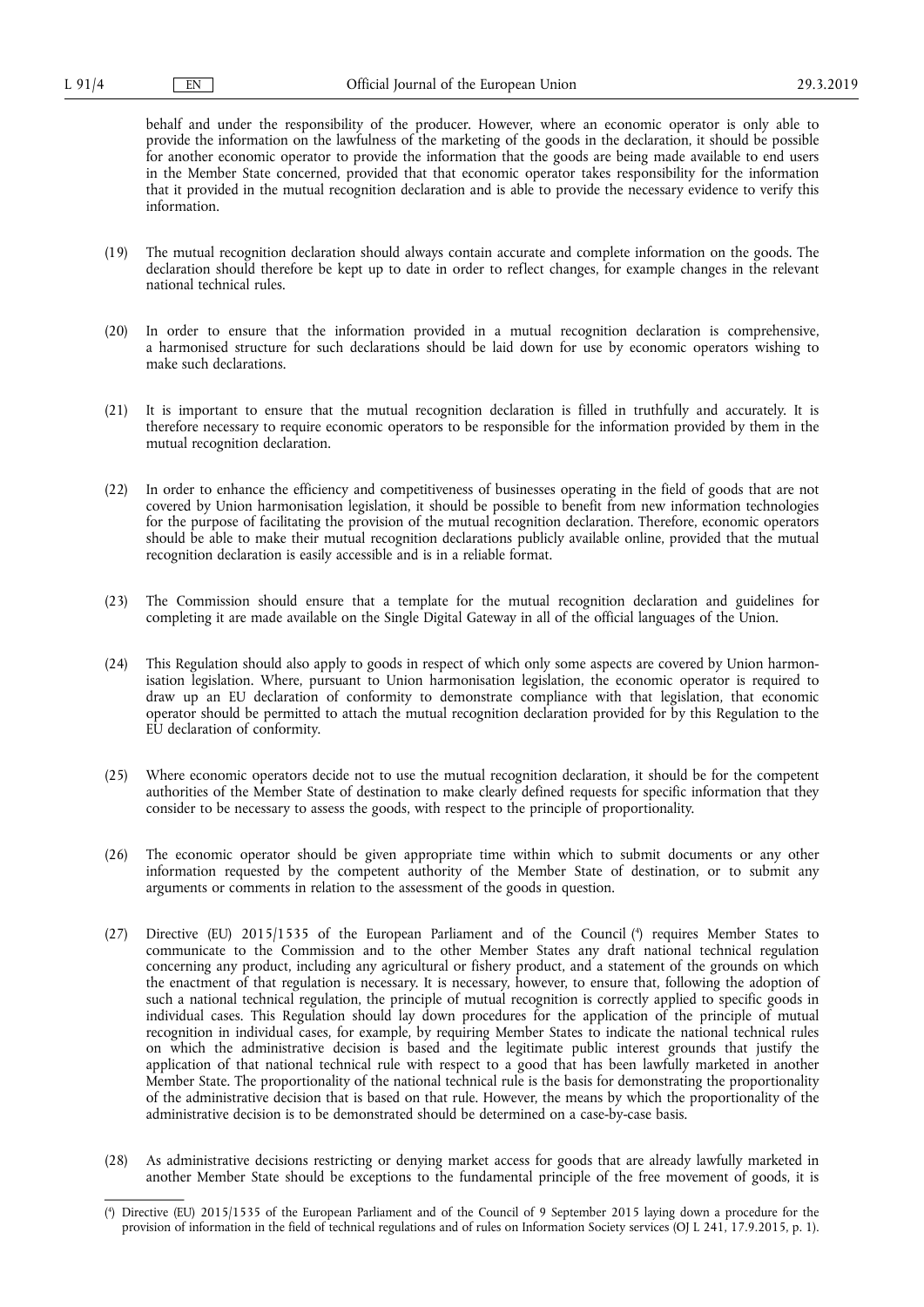necessary to ensure that such decisions observe the existing obligations that derive from the principle of mutual recognition. It is therefore appropriate to establish a clear procedure for determining whether goods are lawfully marketed in that other Member State and, if so, whether the legitimate public interests covered by the applicable national technical rule of the Member State of destination are adequately protected, in accordance with Article 36 TFEU and the case-law of the Court of Justice of the European Union. Such procedure should ensure that any administrative decisions that are taken are proportionate and respect the principle of mutual recognition and are in accordance with this Regulation.

- (29) Where a competent authority is assessing goods before deciding whether to restrict or deny market access, that authority should not be able to take decisions to suspend market access, except where rapid intervention is required to prevent harm to the safety or health of persons, to prevent harm to the environment, or to prevent the goods from being made available in cases where the making available of such goods is generally prohibited on grounds of public morality or public security, including, for example, the prevention of crime.
- (30) Regulation (EC) No 765/2008 of the European Parliament and of the Council (5) establishes a system of accreditation which ensures the mutual acceptance of the level of competence of conformity assessment bodies. The competent authorities of Member States should therefore not refuse to accept test reports and certificates issued by an accredited conformity assessment body on grounds related to the competence of that body. Furthermore, in order to avoid as far as possible the duplication of tests and procedures which have been already carried out in another Member State, Member States should not refuse to accept test reports and certificates issued by other conformity assessment bodies in accordance with Union law. Competent authorities should take due account of the content of the test reports or certificates submitted.
- (31) Directive 2001/95/EC of the European Parliament and of the Council ( 6 ) specifies that only safe products may be placed on the market and lays down the obligations of producers and distributors with respect to the safety of products. It entitles the competent authorities to ban any dangerous product with immediate effect or to ban products that could be dangerous temporarily for the period needed for the various safety evaluations, checks and controls. That Directive also describes the procedure for competent authorities to apply appropriate measures if products pose a risk, such as the measures referred to in points (b) to (f) of Article 8(1) of that Directive, and it also imposes an obligation on Member States to notify such measures to the Commission and the other Member States. Therefore, competent authorities should be able to continue applying that Directive and, in particular, points (b) to (f) of Article 8(1) and Article 8(3) of that Directive.
- (32) Regulation (EC) No 178/2002 of the European Parliament and of the Council (7) establishes, inter alia, a rapid alert system for the notification of direct or indirect risks to human health deriving from food or feed. It requires Member States to notify the Commission immediately, using the rapid alert system, of any measure they adopt which is aimed at restricting the placing on the market of food or feed, or withdrawing or recalling food or feed, for the purpose of protecting human health, and which requires rapid action. Competent authorities should be able to continue applying that Regulation and, in particular, Articles 50(3) and 54 of that Regulation.
- (33) Regulation (EU) 2017/625 of European Parliament and of the Council ( 8 ) establishes a harmonised Union framework for the organisation of official controls, and for the organisation of official activities other than

<sup>(</sup> 5 ) Regulation (EC) No 765/2008 of the European Parliament and of the Council of 9 July 2008 setting out the requirements for accreditation and market surveillance relating to the marketing of products and repealing Regulation (EEC) No 339/93 (OJ L 218, 13.8.2008, p. 30).

<sup>(</sup> 6 ) Directive 2001/95/EC of the European Parliament and of the Council of 3 December 2001 on general product safety (OJ L 11, 15.1.2002, p. 4).

<sup>(</sup> 7 ) Regulation (EC) No 178/2002 of the European Parliament and of the Council of 28 January 2002 laying down the general principles and requirements of food law, establishing the European Food Safety Authority and laying down procedures in matters of food safety (OJ L 31, 1.2.2002, p. 1).

<sup>(</sup> 8 ) Regulation (EU) 2017/625 of the European Parliament and of the Council of 15 March 2017 on official controls and other official activities performed to ensure the application of food and feed law, rules on animal health and welfare, plant health and plant protection products, amending Regulations (EC) No 999/2001, (EC) No 396/2005, (EC) No 1069/2009, (EC) No 1107/2009, (EU) No 1151/2012, (EU) No 652/2014, (EU) 2016/429 and (EU) 2016/2031 of the European Parliament and of the Council, Council Regulations (EC) No 1/2005 and (EC) No 1099/2009 and Council Directives 98/58/EC, 1999/74/EC, 2007/43/EC, 2008/119/EC and 2008/120/EC, and repealing Regulations (EC) No 854/2004 and (EC) No 882/2004 of the European Parliament and of the Council, Council Directives 89/608/EEC, 89/662/EEC, 90/425/EEC, 91/496/EEC, 96/23/EC, 96/93/EC and 97/78/EC and Council Decision 92/438/EEC (Official Controls Regulation) (OJ L 95, 7.4.2017, p. 1).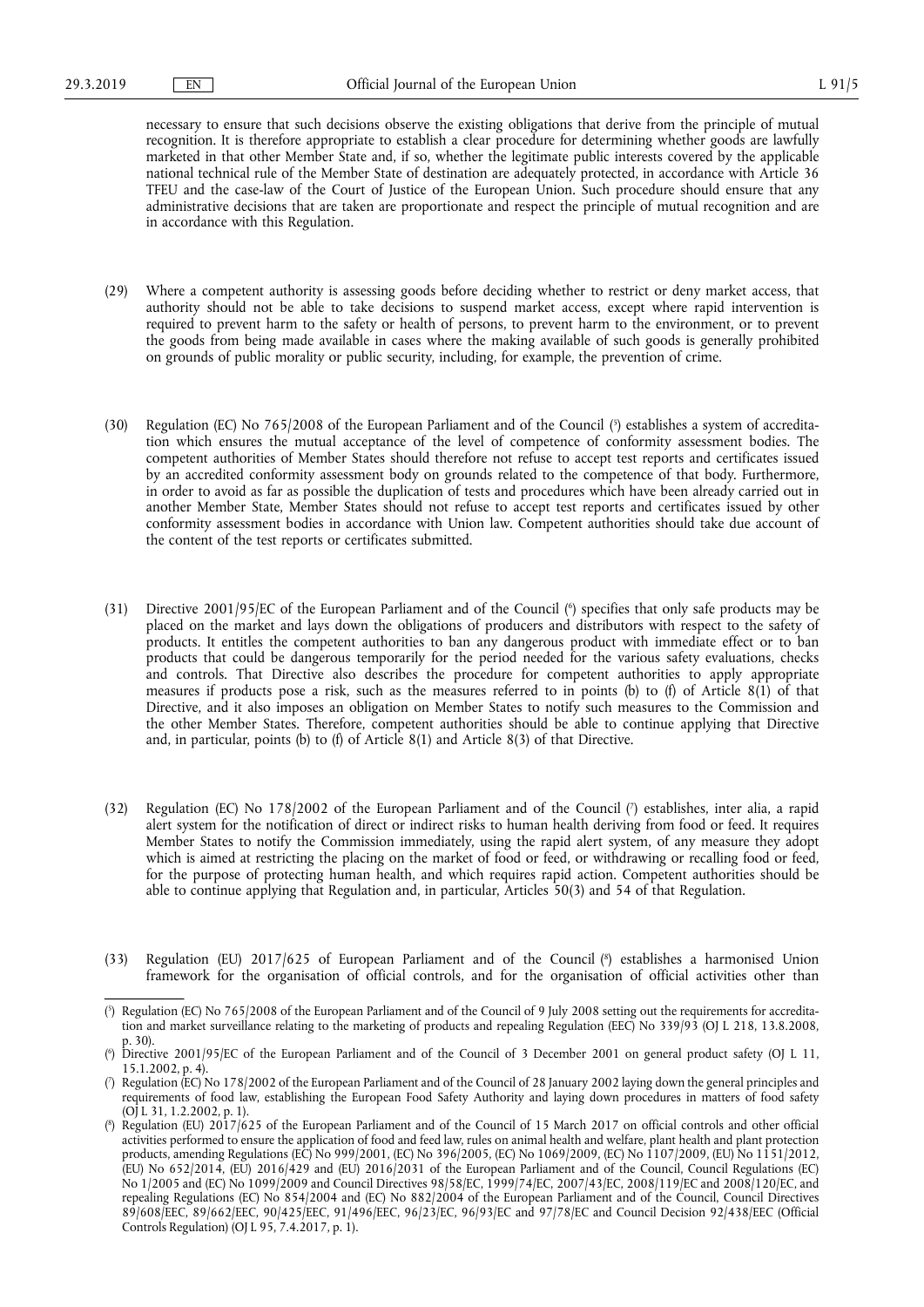official controls, along the entire agri-food chain, taking into account the rules on official controls laid down in Regulation (EC) No 882/2004 of the European Parliament and of the Council ( 9 ) and in relevant Union sectoral legislation. Regulation (EU) 2017/625 lays down a specific procedure for ensuring that economic operators remedy situations of non-compliance with food and feed law, animal health rules or animal welfare rules. Competent authorities should be able to continue applying Regulation (EU) 2017/625 and, in particular, Article 138 thereof.

- (34) Regulation (EU) No 1306/2013 of the European Parliament and of the Council ( 10) establishes a harmonised Union framework for carrying out checks in respect of the obligations laid down in Regulation (EU) No 1308/2013 of the European Parliament and of the Council ( 11) in accordance with the criteria laid down in Regulation (EC) No 882/2004 and specifies that Member States shall ensure that any operator complying with those obligations is entitled to be covered by a system of checks. Competent authorities should be able to continue applying Regulation (EU) No 1306/2013 and, in particular, Article 90 thereof.
- (35) Any administrative decision taken by competent authorities of Member States pursuant to this Regulation should specify the remedies available to the economic operator, so that an economic operator is able, in accordance with national law, to appeal against the decision or bring proceedings before the competent national court or tribunal. The administrative decision should also refer to the possibility for economic operators to use the Internal Market Problem Solving Network (SOLVIT) and the problem-solving procedure provided for in this Regulation.
- (36) Effective solutions for economic operators wishing for a business friendly alternative when challenging administrative decisions restricting or denying market access are essential to ensure the correct and consistent application of the principle of mutual recognition. In order to guarantee such solutions, and to avoid legal costs, especially for small and medium-sized enterprises (SMEs), a non-judicial problem-solving procedure should be available for economic operators.
- (37) SOLVIT is a service provided by the national administration in each Member State that aims to find solutions for individuals and businesses when their rights have been breached by public authorities in another Member State. The principles governing the functioning of SOLVIT are set out in Commission Recommendation 2013/461/EU ( 12), according to which each Member State is to provide for a SOLVIT Centre that has adequate human and financial resources to ensure that the SOLVIT Centre takes part in SOLVIT. The Commission should increase awareness about the existence and benefits of SOLVIT, especially among businesses.
- (38) SOLVIT is an effective non-judicial, problem-solving mechanism that is provided free of charge. It works under short deadlines and provides practical solutions to individuals and businesses when they are experiencing difficulties in the recognition of their Union rights by public authorities. Where the economic operator, the relevant SOLVIT Centre and the Member States involved all agree on the appropriate outcome, no further action should be required.
- (39) However, where the SOLVIT's informal approach fails, and doubts remain regarding the compatibility of the administrative decision with the principle of mutual recognition, the Commission should be empowered to look into the matter at the request of any of the SOLVIT Centres involved. Following its assessment, the Commission should issue an opinion to be communicated through the relevant SOLVIT Centre to the economic operator concerned and to the competent authorities, which should be taken into account during the SOLVIT procedure. The Commission's intervention should be subject to a time-limit of 45 working days, which should not include the time necessary for the Commission to receive any additional information and documents that it considers necessary. If the case is solved during this period, the Commission should not be required to issue an opinion. Such SOLVIT cases should be subject to a separate workflow in the SOLVIT database and should not be included in the regular SOLVIT statistics.

<sup>(</sup> 9 ) Regulation (EC) No 882/2004 of the European Parliament and of the Council of 29 April 2004 on official controls performed to ensure the verification of compliance with feed and food law, animal health and animal welfare rules (OJ L 165, 30.4.2004, p. 1).

<sup>(</sup> 10) Regulation (EU) No 1306/2013 of the European Parliament and of the Council of 17 December 2013 on the financing, management and monitoring of the common agricultural policy and repealing Council Regulations (EEC) No 352/78, (EC) No 165/94, (EC) No 2799/98, (EC) No 814/2000, (EC) No 1290/2005 and (EC) No 485/2008 (OJ L 347, 20.12.2013, p. 549).

<sup>(</sup> 11) Regulation (EU) No 1308/2013 of the European Parliament and of the Council of 17 December 2013 establishing a common organisation of the markets in agricultural products and repealing Council Regulations (EEC) No 922/72, (EEC) No 234/79, (EC) No 1037/2001 and (EC) No 1234/2007 (OJ L 347, 20.12.2013, p. 671).

<sup>(</sup> 12) Commission Recommendation 2013/461/EU of 17 September 2013 on the principles governing SOLVIT (OJ L 249, 19.9.2013, p. 10).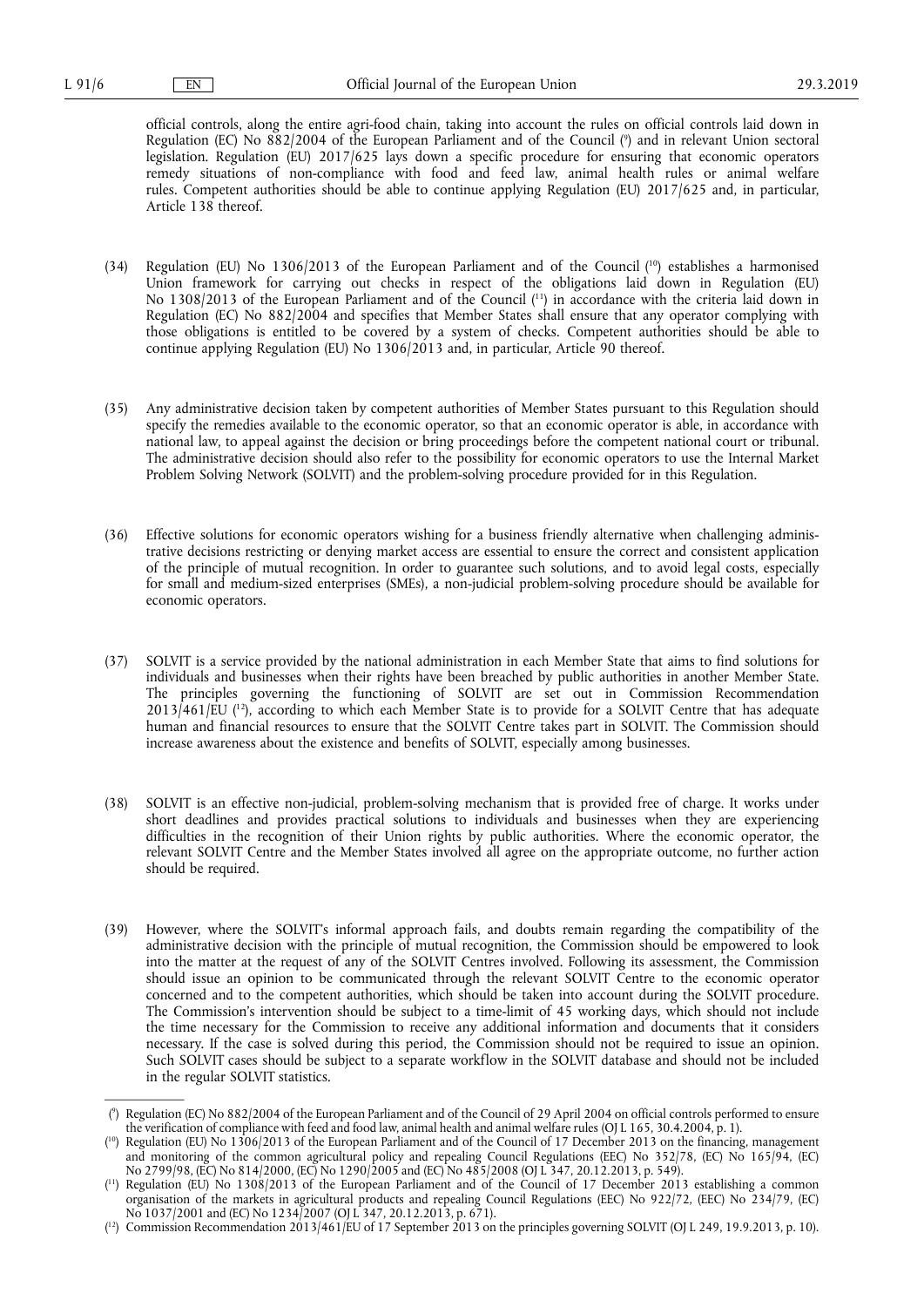(40) The opinion of the Commission as regards an administrative decision restricting or denying market access should only address whether the administrative decision is compatible with the principle of mutual recognition and with the requirements of this Regulation. This is without prejudice to the Commission's powers under Article 258 TFEU and the Member States' obligation to comply with Union law, when addressing systemic problems identified as regards the application of the principle of mutual recognition.

(41) It is important for the internal market for goods that businesses, in particular SMEs, can obtain reliable and specific information about the law in force in a given Member State. Product Contact Points should play an important role in facilitating communication between national authorities and economic operators by disseminating information about specific product rules and about how the principle of mutual recognition is applied in the territory of their Member State. Therefore, it is necessary to enhance the role of Product Contact Points as the principal providers of information on all product-related rules, including national technical rules covered by mutual recognition.

- (42) In order to facilitate the free movement of goods, Product Contact Points should provide, free of charge, a reasonable level of information on their national technical rules and the application of the principle of mutual recognition. Product Contact Points should be adequately equipped and resourced. In accordance with Regulation (EU) 2018/1724 of the European Parliament and of the Council ( 13) they should provide such information through a website and should be subject to the quality criteria set out in that Regulation. The tasks of Product Contact Points related to the provision of any such information, including electronic copies of, or online access to, the national technical rules, should be performed without prejudice to the national rules governing the distribution of national technical rules. Furthermore, Product Contact Points should not be required to provide copies of, or online access to, standards which are subject to the intellectual property rights of standardisation bodies or organisations.
- (43) Cooperation between competent authorities is essential for the smooth functioning of the principle of mutual recognition and for creating a mutual recognition culture. Product Contact Points and national competent authorities should therefore cooperate and exchange information and expertise in order to ensure the correct and consistent application of the principle of mutual recognition and this Regulation.
- (44) For the purposes of notifying administrative decisions restricting or denying market access, allowing communication between Product Contact Points and ensuring administrative cooperation, it is necessary to provide Member States with access to an information and communication system.
- (45) In order to ensure uniform conditions for the implementation of this Regulation, implementing powers should be conferred on the Commission. Those powers should be exercised in accordance with Regulation (EU) No 182/2011 of the European Parliament and of the Council ( 14).
- (46) Where, for the purposes of this Regulation, it is necessary to process personal data, such processing should be carried out in accordance with Union law on the protection of personal data. Any processing of personal data under this Regulation is subject to Regulation (EU) 2016/679 of the European Parliament and of the Council ( 15) or Regulation (EU) 2018/1725 of the European Parliament and of the Council ( 16).
- (47) Reliable and efficient monitoring mechanisms should be established to provide information on the application of this Regulation and on its impact on the free movement of goods. Such mechanisms should not go beyond what is necessary to achieve these objectives.

<sup>(</sup> 13) Regulation (EU) 2018/1724 of the European Parliament and of the Council of 2 October2018 establishing a single digital gateway to provide access to information, to procedures and to assistance and problem-solving services and amending Regulation (EU) No 1024/2012 (OJ L 295, 21.11.2018, p. 1).

<sup>(</sup> 14) Regulation (EU) No 182/2011 of the European Parliament and of the Council of 16 February 2011 laying down the rules and general principles concerning mechanisms for control by the Member States of the Commission's exercise of implementing powers (OJ L 55, 28.2.2011, p. 13).

<sup>&</sup>lt;sup>{15}</sup> Regulation (EU) 2016/679 of the European Parliament and of the Council of 27 April 2016 on the protection of natural persons with regard to the processing of personal data and on the free movement of such data, and repealing Directive 95/46/EC (General Data Protection Regulation) ( $\overline{O}$ J L 119, 4.5.2016, p. 1).

<sup>(</sup> 16) Regulation (EU) 2018/1725 of the European Parliament and of the Council of 23 October 2018 on the protection of natural persons with regard to the processing of personal data by the Union institutions, bodies, offices and agencies and on the free movement of such data, and repealing Regulation (EC) No 45/2001 and Decision No 1247/2002/EC (OJ L 295, 21.11.2018, p. 39).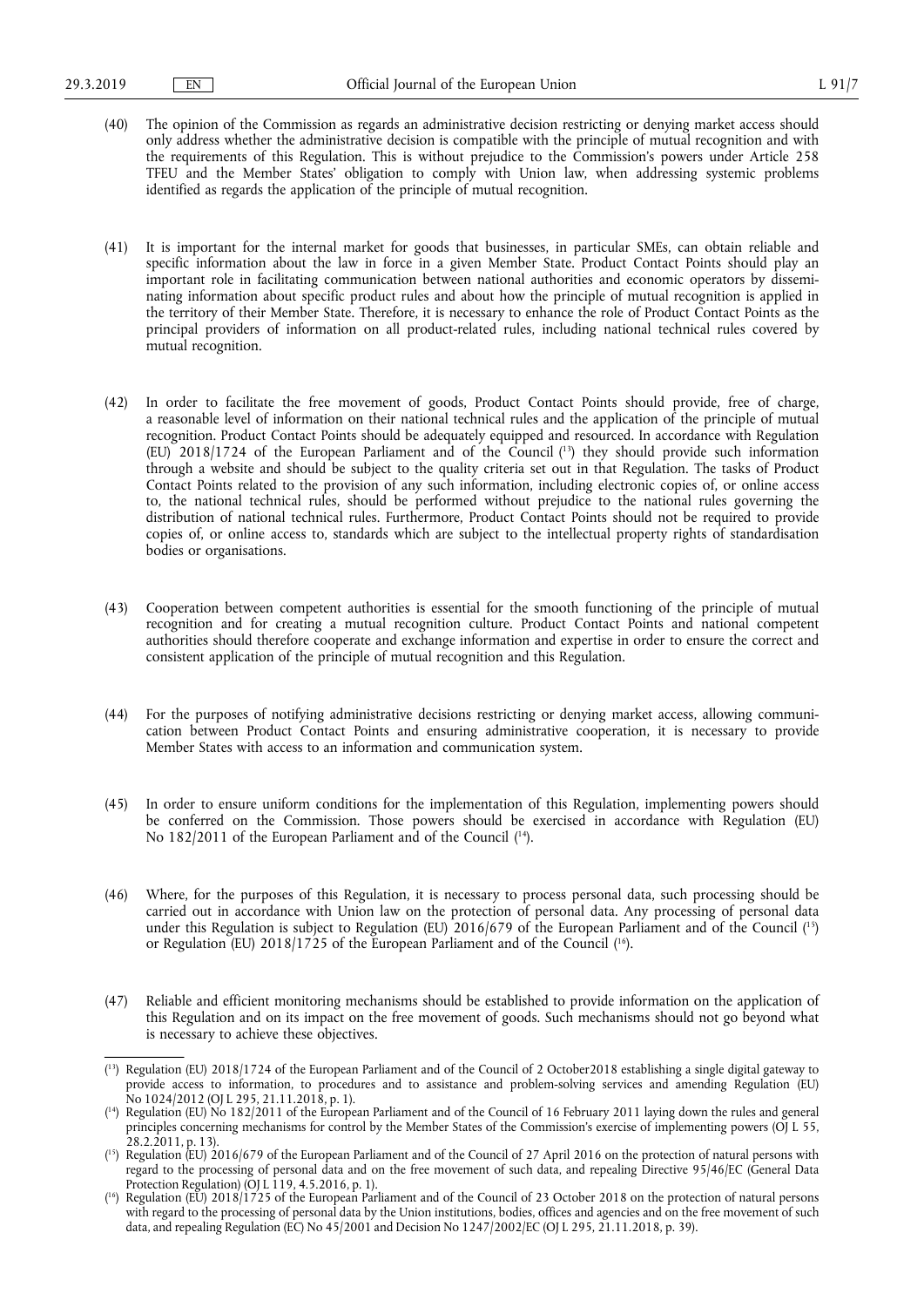- (48) For the purposes of raising awareness about the principle of mutual recognition and ensuring that this Regulation is applied correctly and consistently, provision should be made for Union financing of awarenessraising campaigns, trainings, exchange of officials and other related activities aiming at enhancing and supporting trust and cooperation between competent authorities, Product Contact Points and economic operators.
- (49) In order to remedy the lack of accurate data related to the functioning of the principle of mutual recognition and its impact on the Single Market for goods, the Union should finance the collection of such data.
- (50) The financial interests of the Union should be protected through proportionate measures throughout the expenditure cycle, including the prevention, detection and investigation of irregularities, the recovery of funds lost, wrongly paid or incorrectly used and, where appropriate, administrative and financial penalties.
- (51) It is appropriate to defer the application of this Regulation in order to allow competent authorities and economic operators sufficient time to adapt to the requirements laid down herein.
- (52) The Commission should carry out an evaluation of this Regulation in light of the objectives that it pursues. The Commission should use the data collected on the functioning of the principle of mutual recognition and its impact on the single market for goods and information available in the information and communication system to evaluate this Regulation. The Commission should be able to request Member States to provide additional information necessary for its evaluation. Pursuant to point 22 of the Interinstitutional Agreement of 13 April 2016 on Better Law Making (<sup>17</sup>), the evaluation of this Regulation, which should be based on efficiency, effectiveness, relevance, coherence and added value, should provide the basis for impact assessments of options for further action.
- (53) Since the objective of this Regulation, namely to ensure the smooth, consistent and correct application of the principle of mutual recognition, cannot be sufficiently achieved by the Member States but can rather, by reason of its scale and effects, be better achieved at Union level, the Union may adopt measures, in accordance with the principle of subsidiarity as set out in Article 5 of the Treaty on European Union. In accordance with the principle of proportionality, as set out in that Article, this Regulation does not go beyond what is necessary in order to achieve that objective,

HAVE ADOPTED THIS REGULATION:

### CHAPTER I

#### **GENERAL PROVISIONS**

#### *Article 1*

#### **Subject matter**

1. The aim of this Regulation is to strengthen the functioning of the internal market by improving the application of the principle of mutual recognition and by removing unjustified barriers to trade.

2. This Regulation lays down rules and procedures concerning the application by Member States of the principle of mutual recognition in individual cases in relation to goods which are subject to Article 34 TFEU and which are lawfully marketed in another Member State, having regard to Article 36 TFEU and the case-law of the Court of Justice of the European Union.

3. This Regulation also provides for the establishment and maintenance of Product Contact Points in Member States and for cooperation and exchange of information in the context of the principle of mutual recognition.

#### *Article 2*

# **Scope**

1. This Regulation applies to goods of any type, including agricultural products within the meaning of the second subparagraph of Article 38(1) TFEU, and to administrative decisions that have been taken or are to be taken by a competent authority of a Member State of destination in relation to any such goods that are lawfully marketed in another Member State, where the administrative decision meets the following criteria:

- (a) the basis for the administrative decision is a national technical rule applicable in the Member State of destination; and
- (b) the direct or indirect effect of the administrative decision is to restrict or deny market access in the Member State of destination.

( 17) OJ L 123, 12.5.2016, p. 1.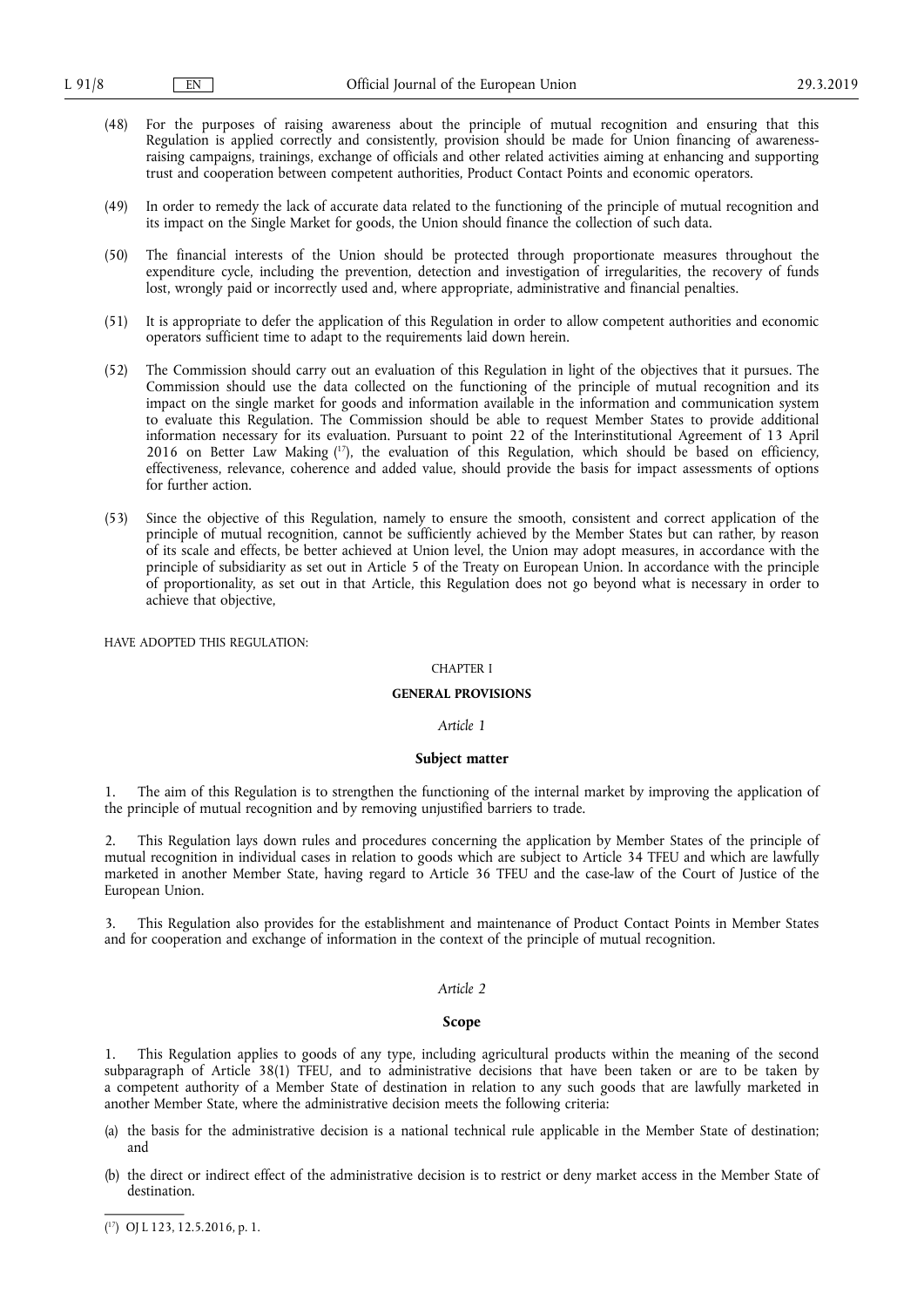Administrative decision includes any administrative step that is based on a national technical rule and that has the same or substantially the same legal effect as the effect referred to in point (b).

2. For the purposes of this Regulation, a 'national technical rule' is any provision of a law, regulation or other administrative provision of a Member State which has the following characteristics:

- (a) it covers goods or aspects of goods that are not the subject of harmonisation at Union level;
- (b) it either prohibits the making available of goods, or goods of a given type, on the market in that Member State, or it makes compliance with the provision compulsory, de facto or de jure, whenever goods, or goods of a given type, are made available on that market; and
- (c) it does at least one of the following:
	- (i) it lays down the characteristics required of goods or of goods of a given type, such as their levels of quality, performance or safety, or their dimensions, including the requirements applicable to those goods as regards the names under which they are sold, terminology, symbols, testing and test methods, packaging, marking or labelling and conformity assessment procedures;
	- (ii) for the purpose of protecting consumers or the environment, it imposes other requirements on goods or goods of a given type that affect the life-cycle of the goods after they have been made available on the market in that Member State, such as conditions of use, recycling, reuse or disposal, where such conditions can significantly influence either the composition or nature of those goods, or the making available of them on the market in that Member State.

3. Point (c)(i) of paragraph 2 of this Article also covers production methods and processes used in respect of agricultural products as referred to in the second subparagraph of Article 38(1) TFEU, and in respect of products intended for human or animal consumption, as well as production methods and processes relating to other products, where these have an effect on their characteristics.

4. A prior authorisation procedure does not itself constitute a national technical rule for the purposes of this Regulation, but a decision to refuse prior authorisation based on a national technical rule shall be considered to be an administrative decision to which this Regulation applies, if that decision fulfils the other requirements of the first subparagraph of paragraph 1.

- 5. This Regulation does not apply to:
- (a) decisions of a judicial nature taken by national courts or tribunals;
- (b) decisions of a judicial nature taken by law enforcement authorities in the course of the investigation or prosecution of a criminal offence as regards the terminology, symbols or any material reference to unconstitutional or criminal organisations or offences of a racist, discriminatory or xenophobic nature.
- 6. Articles 5 and 6 shall not affect the application of the following provisions:
- (a) points (b) to (f) of Article  $8(1)$  and Article  $8(3)$  of Directive 2001/95/EC;
- (b) point (a) of Article 50(3) and Article 54 of Regulation (EC) No 178/2002;
- (c) Article 90 of Regulation (EU) No 1306/2013; and
- (d) Article 138 of Regulation (EU) 2017/625.

This Regulation does not affect the obligation under Directive (EU) 2015/1535 to notify draft national technical regulations to the Commission and the Member States prior to their adoption.

# *Article 3*

#### **Definitions**

For the purposes of this Regulation, the following definitions apply:

- (1) 'lawfully marketed in another Member State' means that goods or goods of that type comply with the relevant rules applicable in that Member State or are not subject to any such rules in that Member State, and are made available to end users in that Member State;
- (2) 'making available on the market' means any supply of goods for distribution, consumption or use on the market within the territory of a Member State in the course of a commercial activity, whether in return for payment or free of charge;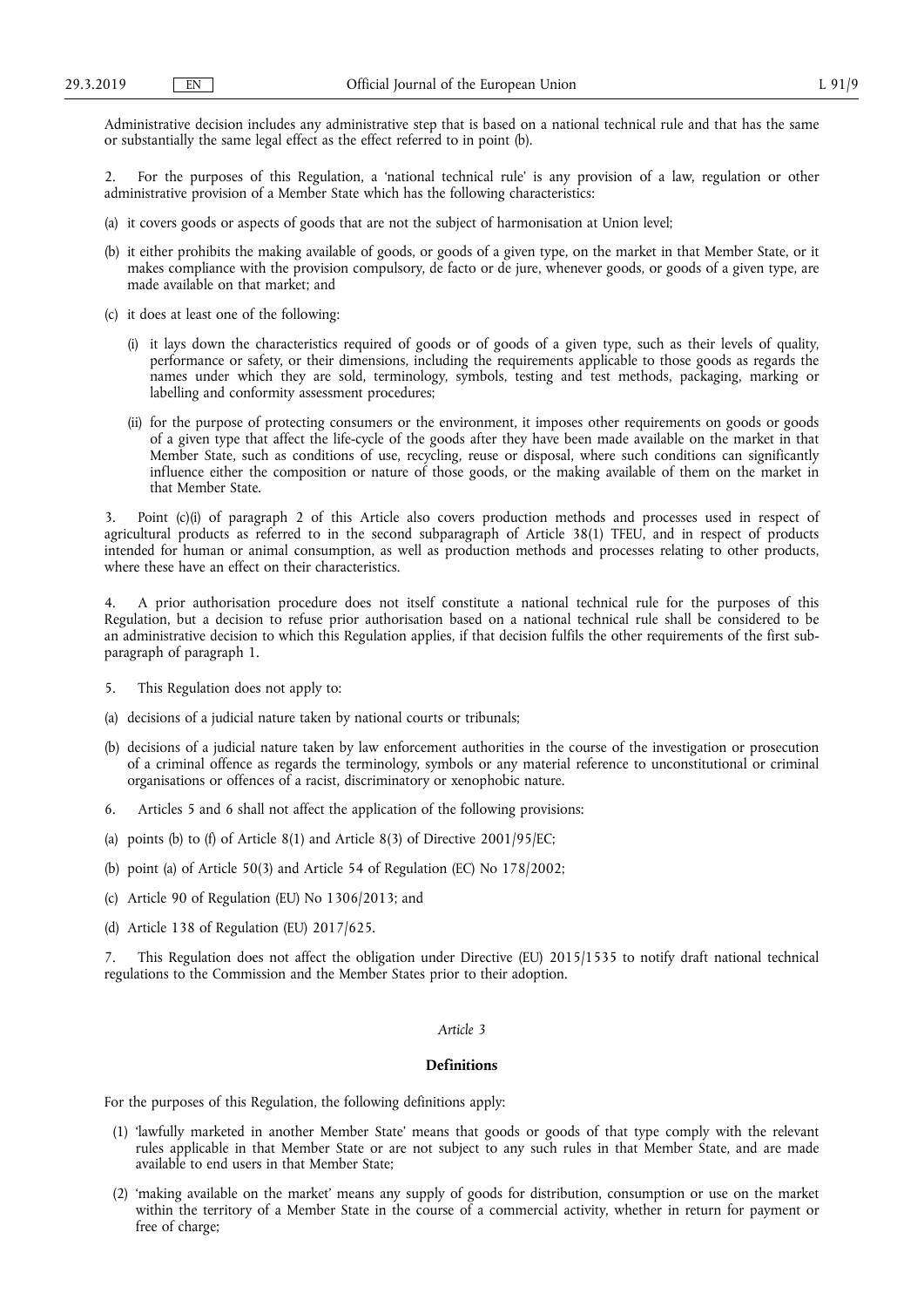- (3) 'restricting market access' means imposing conditions to be fulfilled before goods can be made available on the market in the Member State of destination, or conditions for keeping goods on that market, which in either case require the modification of one or more of the characteristics of those goods, as referred to in point (c)(i) of Article 2(2), or require the performance of additional testing;
- (4) 'denying market access' means any of the following:
	- (a) prohibiting goods from being made available on the market in the Member State of destination or from being kept on that market; or
	- (b) requiring the withdrawal or recall of those goods from that market;
- (5) 'withdrawal' means any measure aimed at preventing goods in the supply chain from being made available on the market;
- (6) 'recall' means any measure aimed at achieving the return of goods that have already been made available to the end user;
- (7) 'prior authorisation procedure' means an administrative procedure under the law of a Member State whereby the competent authority of that Member State is required, on the basis of an application by an economic operator, to give its formal approval before goods may be made available on the market in that Member State;
- (8) 'producer' means:
	- (a) any natural or legal person who manufactures goods or has goods designed or manufactured, or who produces goods which were not the result of a manufacturing process, including agricultural products, and markets them under that person's name or trademark,
	- (b) any natural or legal person who modifies goods already lawfully marketed in a Member State in a way that might affect compliance with the relevant rules applicable in that Member State, or
	- (c) any other natural or legal person who, by putting its name, trademark or other distinguishing feature on goods or on the documents that accompany those goods, presents itself as the producer of those goods;
- (9) 'authorised representative' means any natural or legal person established within the Union who has received a written mandate from a producer to act on that producer's behalf with regard to the making available of goods on the market in question;
- (10) 'importer' means any natural or legal person established within the Union who makes goods from a third country available on the Union market for the first time;
- (11) 'distributor' means any natural or legal person in the supply chain, other than the producer or the importer, who makes goods available on the market in a Member State;
- (12) 'economic operator' means any of the following in relation to goods: the producer, the authorised representative, the importer or the distributor;
- (13) 'end user' means any natural or legal person residing or established in the Union, to whom the goods have been made available or are being made available, either as a consumer outside of any trade, business, craft or profession or as a professional end user in the course of its industrial or professional activities;
- (14) 'legitimate public interest grounds' means any of the grounds set out in Article 36 TFEU or any other overriding reasons of public interest;
- (15) 'conformity assessment body' means a conformity assessment body as defined in point 13 of Article 2 of Regulation (EC) No 765/2008.

# CHAPTER II

#### **PROCEDURES CONCERNING APPLICATION OF THE PRINCIPLE OF MUTUAL RECOGNITION IN INDI-VIDUAL CASES**

#### *Article 4*

#### **Mutual recognition declaration**

1. The producer of goods, or of goods of a given type, that are being made or are to be made available on the market in the Member State of destination may draw up a voluntary declaration of lawful marketing of goods for the purposes of mutual recognition ('mutual recognition declaration') in order to demonstrate to the competent authorities of the Member State of destination that the goods, or the goods of that type, are lawfully marketed in another Member State.

The producer may mandate its authorised representative to draw up the mutual recognition declaration on its behalf.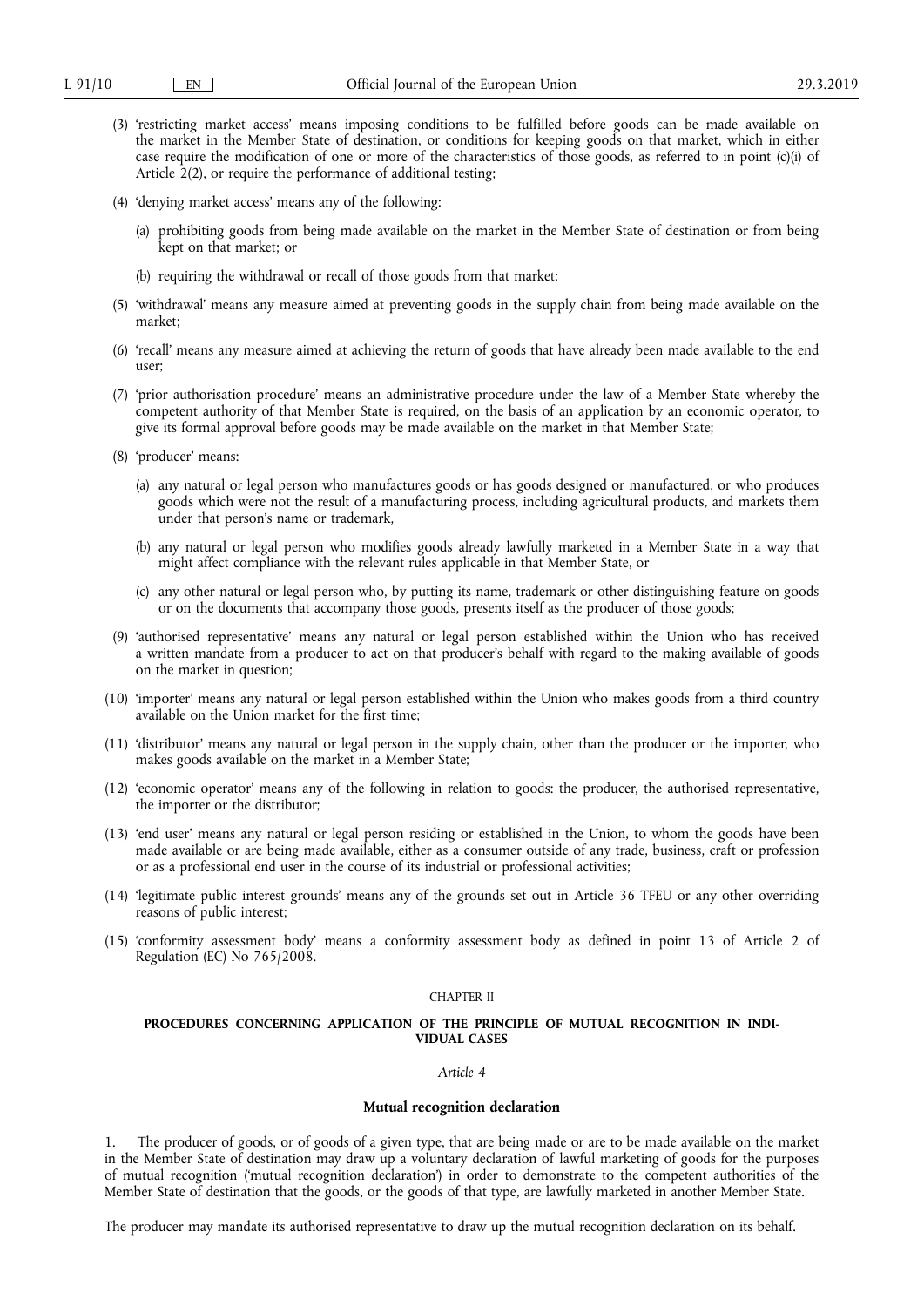The mutual recognition declaration shall follow the structure set out in Part I and Part II of the Annex and shall contain all the information specified therein.

The producer or its authorised representative, where mandated to do so, may fill in the mutual recognition declaration with only the information set out in Part I of the Annex. In such case the information set out in Part II of the Annex shall be filled in by the importer or by the distributor.

Alternatively, both parts of the mutual recognition declaration may be drawn up by the importer or by the distributor, provided that the signatory can supply the evidence referred to in point (a) of Article 5(4).

The mutual recognition declaration shall be drawn up in one of the official languages of the Union. Where that language is not the language required by the Member State of destination, the economic operator shall translate the mutual recognition declaration into a language required by the Member State of destination.

2. Economic operators who sign the mutual recognition declaration or a part of it shall be responsible for the content and accuracy of the information that they provide in the mutual recognition declaration, including the correctness of the information they translate. For the purposes of this paragraph, economic operators shall be liable in accordance with national laws.

Economic operators shall ensure that the mutual recognition declaration is kept up to date at all times, reflecting any changes in the information that they have provided in the mutual recognition declaration.

4. The mutual recognition declaration may be supplied to the competent authority of the Member State of destination for the purposes of an assessment to be carried out under Article 5. It may be supplied either in paper form or by electronic means or be made available online in accordance with the requirements of the Member State of destination.

5. Where economic operators make the mutual recognition declaration available online, the following conditions apply:

- (a) the type of goods or the series to which the mutual recognition declaration applies shall be easily identifiable; and
- (b) the technical means used shall ensure easy navigation and shall be monitored to ensure the availability of, and access to, the mutual recognition declaration.

Where the goods for which the mutual recognition declaration is being supplied are also subject to a Union act requiring an EU declaration of conformity, the mutual recognition declaration may be attached to the EU declaration of conformity.

# *Article 5*

# **Assessment of goods**

1. Where a competent authority of the Member State of destination intends to assess goods subject to this Regulation to establish whether the goods or goods of that type are lawfully marketed in another Member State, and, if so, whether the legitimate public interests covered by the applicable national technical rule of the Member State of destination are adequately protected, having regard to the characteristics of the goods in question, it shall contact the economic operator concerned without delay.

2. When entering into contact with the economic operator concerned, the competent authority of the Member State of destination shall inform the economic operator of the assessment, indicating the goods that are subject to that assessment and specifying the applicable national technical rule or prior authorisation procedure. The competent authority of the Member State of destination shall also inform the economic operator of the possibility of supplying a mutual recognition declaration in accordance with Article 4 for the purposes of that assessment.

The economic operator shall be allowed to make the goods available on the market in the Member State of destination while the competent authority carries out the assessment under paragraph 1 of this Article, and may continue to do so unless the economic operator receives an administrative decision restricting or denying market access for those goods. This paragraph shall not apply where the assessment is carried out in the framework of a prior authorisation procedure, or where the competent authority temporary suspends the making available on the market of the goods that are subject to that assessment in accordance with Article 6.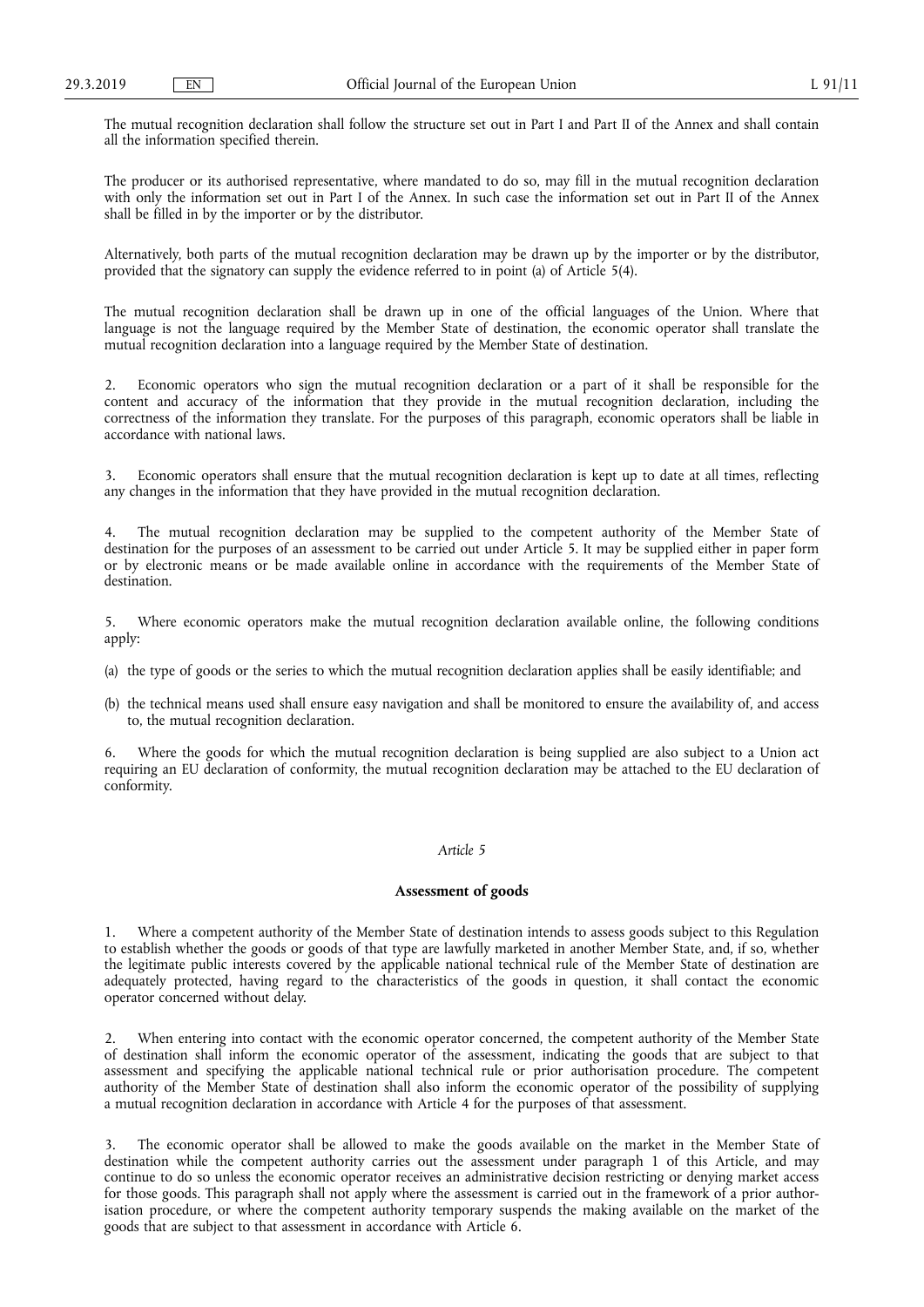4. If a mutual recognition declaration is supplied to a competent authority of the Member State of destination in accordance with Article 4, then for the purposes of the assessment under paragraph 1 of this Article:

- (a) the mutual recognition declaration, together with supporting evidence necessary to verify the information contained in it that was provided in response to a request by the competent authority, shall be accepted by the competent authority as sufficient to demonstrate that the goods are lawfully marketed in another Member State; and
- (b) the competent authority shall not require any other information or documentation from any economic operator for the purpose of demonstrating that the goods are lawfully marketed in another Member State.

5. If a mutual recognition declaration is not supplied to a competent authority of the Member State of destination in accordance with Article 4, then for the purposes of the assessment under paragraph 1 of this Article, the competent authority may request the economic operators concerned to provide documentation and information that is necessary for that assessment concerning the following:

- (a) the characteristics of the goods or type of goods in question; and
- (b) lawful marketing of the goods in another Member State.

The economic operator concerned shall be allowed at least 15 working days following the request of the competent authority of the Member State of destination in which to submit the documents and information referred to in point (a) of paragraph 4 or in paragraph 5, or to submit any arguments or comments that the economic operator might have.

7. For the purposes of the assessment under paragraph 1 of this Article, the competent authority of the Member State of destination, in accordance with Article 10(3), may contact the competent authorities or the Product Contact Points of the Member State in which an economic operator claims to be lawfully marketing its goods, if the competent authority needs to verify any information provided by the economic operator.

8. In carrying out the assessment under paragraph 1, the competent authorities of Member States of destination shall take due account of the content of test reports or certificates issued by a conformity assessment body that have been provided by any economic operator as part of the assessment. The competent authorities of Member States of destination shall not refuse test reports or certificates that were issued by a conformity assessment body accredited for the appropriate field of conformity assessment activity in accordance with Regulation (EC) No 765/2008 on grounds related to the competence of that body.

Where, on completion of an assessment under paragraph 1 of this Article, the competent authority of a Member State of destination takes an administrative decision with respect to the goods that it has assessed, it shall notify that administrative decision without delay to the economic operator referred to in paragraph 1 of this Article. The competent authority shall also notify that administrative decision to the Commission and to the other Member States no later than 20 working days after it took the decision. For that purpose, it shall use the system referred to in Article 11.

10. The administrative decision referred to in paragraph 9 shall set out the reasons for the decision in a manner that is sufficiently detailed and reasoned to facilitate an assessment of its compatibility with the principle of mutual recognition and with the requirements of this Regulation.

11. In particular, the following information shall be included in the administrative decision referred to in paragraph 9:

- (a) the national technical rule on which the administrative decision is based;
- (b) the legitimate public interest grounds justifying the application of the national technical rule on which the administrative decision is based;
- (c) the technical or scientific evidence that the competent authority of the Member State of destination considered, including, where applicable, any relevant changes in the state of the art that have occurred since the national technical rule came into force;
- (d) a summary of the arguments put forward by the economic operator concerned that are relevant for the assessment under paragraph 1, if any;
- (e) the evidence demonstrating that the administrative decision is appropriate for the purpose of achieving the objective pursued and that the administrative decision does not go beyond what is necessary in order to attain that objective.

12. The administrative decision referred to in paragraph 9 of this Article shall specify the remedies available under the national law of the Member State of destination and the time limits applicable to those remedies. It shall also include a reference to the possibility for economic operators to use SOLVIT and the procedure under Article 8.

13. The administrative decision referred to in paragraph 9 shall not take effect before it has been notified to the economic operator concerned under that paragraph.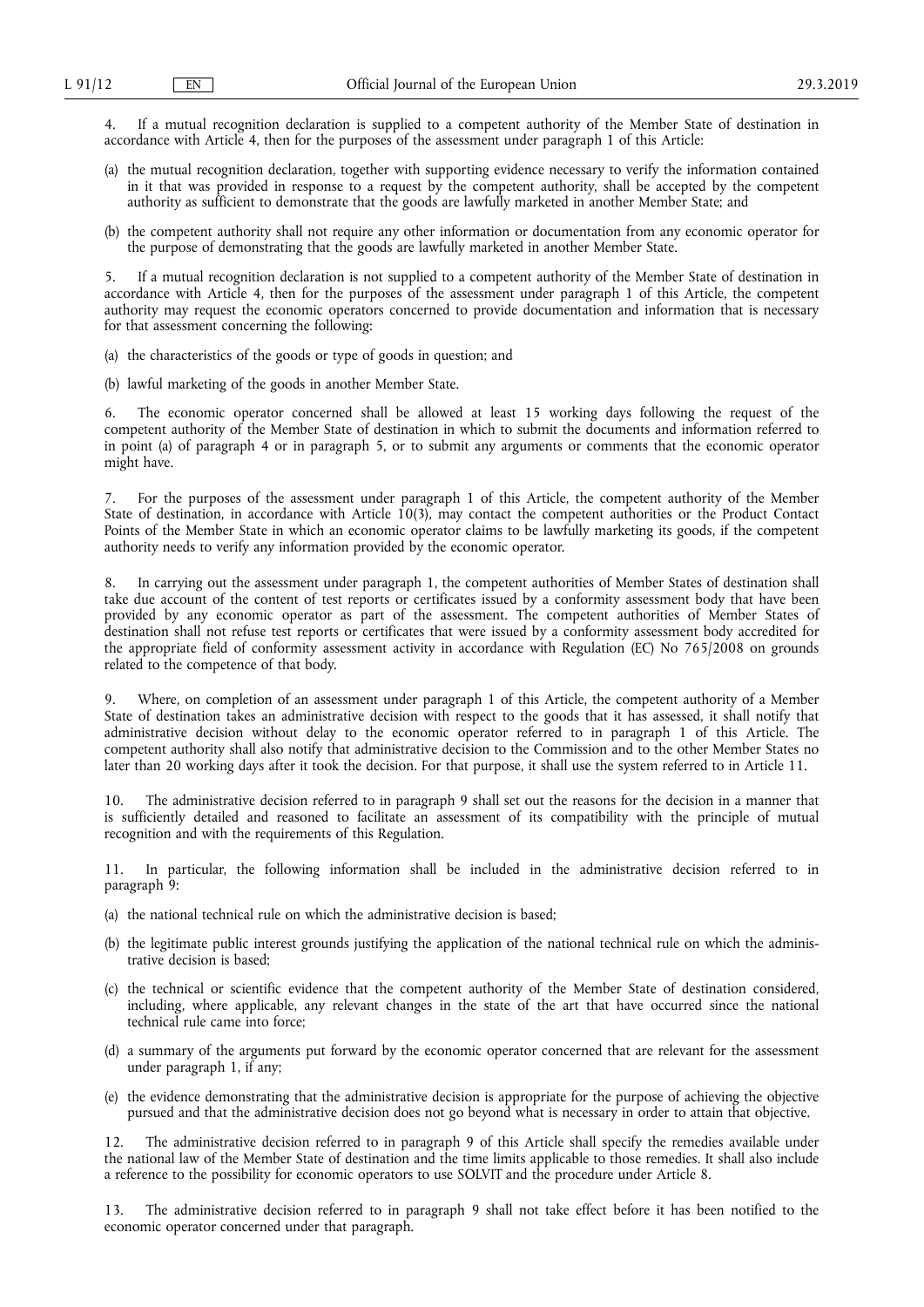#### *Article 6*

#### **Temporary suspension of market access**

When the competent authority of a Member State is carrying out an assessment of goods pursuant to Article 5, it may temporarily suspend the making available of those goods on the market in that Member State only if:

- (a) under normal or reasonably foreseeable conditions of use, the goods pose a serious risk to safety or health of persons or to the environment, including one where the effects are not immediate, which requires rapid intervention by the competent authority; or
- (b) the making available of the goods, or of goods of that type, on the market in that Member State is generally prohibited in that Member State on grounds of public morality or public security.

2. The competent authority of the Member State shall immediately notify the economic operator concerned, the Commission and the other Member States of any temporary suspension pursuant to paragraph 1 of this Article. The notification to the Commission and the other Member States shall be made by means of the system referred to in Article 11. In cases falling within point (a) of paragraph 1 of this Article, the notification shall be accompanied by a detailed technical or scientific justification demonstrating why the case falls within the scope of that point.

# *Article 7*

#### **Notification through RAPEX or RASFF**

If the administrative decision referred to in Article 5 or the temporary suspension referred to in Article 6 is also a measure which is to be notified through the Rapid Information Exchange System (RAPEX) in accordance with Directive 2001/95/EC or through the Rapid Alert System for Food and Feed (RASFF) in accordance with Regulation (EC) No 178/2002, a separate notification to the Commission and the other Member States under this Regulation shall not be required, provided that the following conditions are met:

- (a) the RAPEX or RASFF notification indicates that the notification of the measure also serves as a notification under this Regulation; and
- (b) the supporting evidence required for the administrative decision under Article 5 or for the temporary suspension under Article 6 is included with the RAPEX or RASFF notification.

#### *Article 8*

#### **Problem-solving procedure**

Where an economic operator affected by an administrative decision has submitted it to SOLVIT and where, during the SOLVIT procedure, the Home Centre or the Lead Centre requests the Commission to give an opinion in order to assist in solving the case, the Home Centre and the Lead Centre shall provide the Commission with all relevant documents relating to the administrative decision concerned.

2. After receiving the request referred to in paragraph 1, the Commission shall assess whether the administrative decision is compatible with the principle of mutual recognition and with the requirements of this Regulation.

3. For the purposes of the assessment referred to in paragraph 2 of this Article, the Commission shall consider the administrative decision notified in accordance with Article 5(9) and the documents and information provided within the SOLVIT procedure. Where additional information or documents are needed for the purposes of the assessment referred to in paragraph 2 of this Article, the Commission shall, without undue delay, request the relevant SOLVIT Centre to enter into communication with the economic operator concerned or with the competent authorities which took the administrative decision, for the purpose of obtaining such additional information or documents.

4. Within 45 working days of receipt of the request referred to in paragraph 1, the Commission shall complete its assessment and issue an opinion. Where appropriate, the Commission's opinion shall identify any concerns that should be addressed in the SOLVIT case or shall make recommendations to assist in solving the case. The 45 working day period does not include the time necessary for the Commission to receive the additional information and documents as provided for in paragraph 3.

Where the Commission has been informed that the case is solved during the assessment referred to in paragraph 2, the Commission shall not be required to issue an opinion.

6. The Commission's opinion shall be communicated through the relevant SOLVIT Centre to the economic operator concerned and to the relevant competent authorities. That opinion shall be notified by the Commission to all Member States by means of the system referred to in Article 11. The opinion shall be taken into account during the SOLVIT procedure referred to in paragraph 1 of this Article.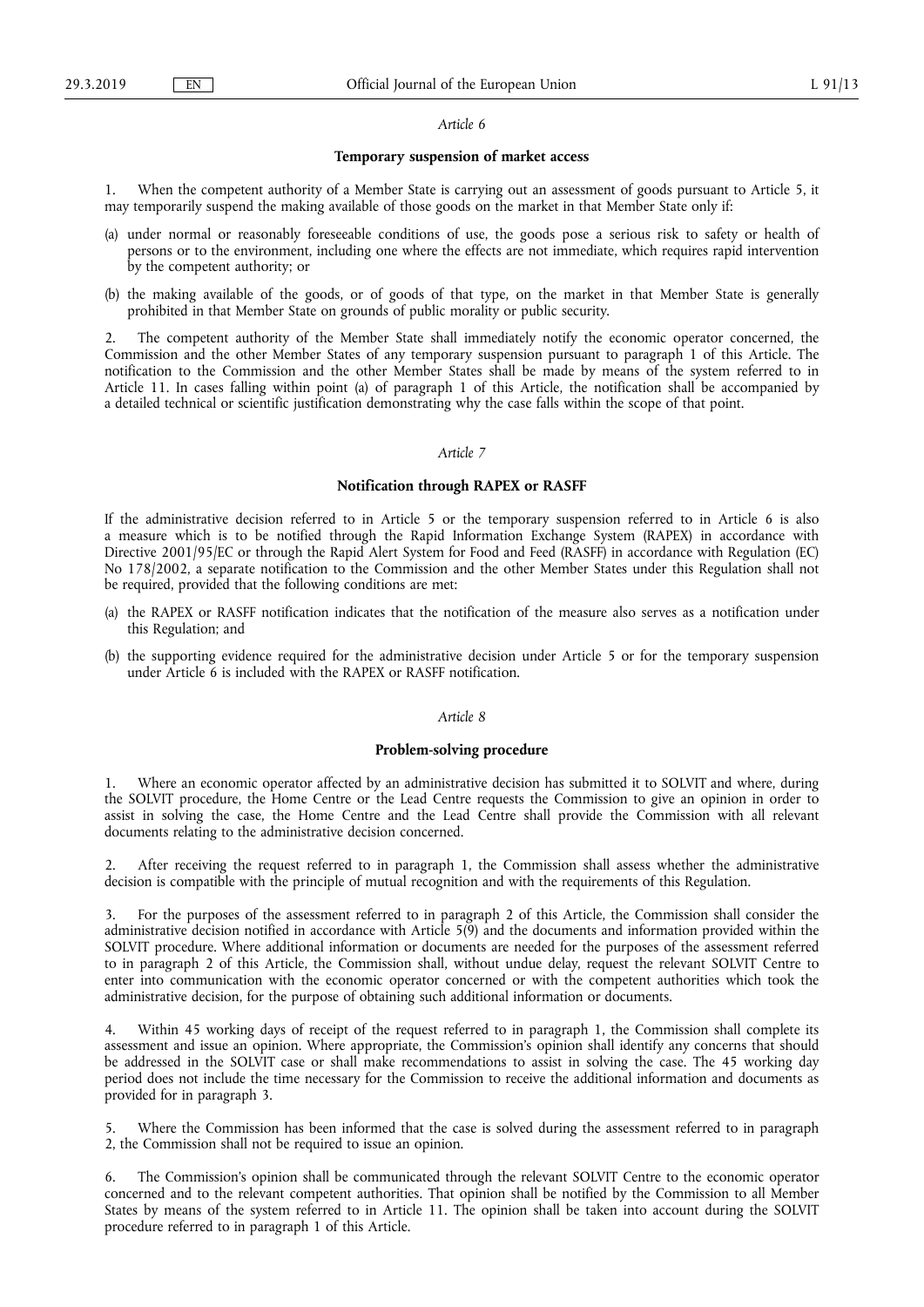# CHAPTER III

#### **ADMINISTRATIVE COOPERATION, MONITORING AND COMMUNICATION**

#### *Article 9*

#### **Tasks of the Product Contact Points**

1. Member States shall designate and maintain Product Contact Points on their territory and shall ensure that their Product Contact Points have sufficient powers and adequate resources for the proper performance of their tasks. They shall ensure that Product Contact Points deliver their services in accordance with Regulation (EU) 2018/1724.

- 2. Product Contact Points shall provide the following information online:
- (a) information on the principle of mutual recognition and the application of this Regulation in the territory of their Member State, including information on the procedure set out in Article 5;
- (b) the contact details, by means of which the competent authorities within that Member State may be contacted directly, including the particulars of the authorities responsible for supervising the implementation of the national technical rules applicable in the territory of their Member State;
- (c) the remedies and procedures available in the territory of their Member State in the event of a dispute between the competent authority and an economic operator, including the procedure set out in Article 8.

Where necessary to complement the information provided online under paragraph 2, Product Contact Points shall provide, at the request of an economic operator or a competent authority of another Member State, any useful information, such as electronic copies of, or online access to, the national technical rules and national administrative procedures applicable to specific goods or goods of a specific type in the territory in which the Product Contact Point is established or information on whether those goods or goods of that type are subject to prior authorisation under national law.

- 4. Product Contact Points shall respond within 15 working days of receiving any request under paragraph 3.
- 5. Product Contact Points shall not charge any fee for the provision of the information under paragraph 3.

#### *Article 10*

# **Administrative cooperation**

1. The Commission shall provide for and ensure efficient cooperation among the competent authorities and the Product Contact Points of the various Member States through the following activities:

- (a) facilitating and coordinating the exchange and collection of information and best practices with regard to the application of the principle of mutual recognition;
- (b) supporting the functioning of the Product Contact Points and enhancing their cross-border cooperation;
- (c) facilitating and coordinating the exchange of officials among Member States and the organisation of common training and awareness raising programmes for authorities and businesses.

2. Member States shall ensure that their competent authorities and Product Contact Points participate in the activities referred to in paragraph 1.

3. Upon a request by a competent authority of the Member State of destination pursuant to Article 5(7), the competent authorities in the Member State in which an economic operator claims to be lawfully marketing its goods shall provide the competent authority of the Member State of destination within 15 working days with any information relevant for verifying data and documents supplied by the economic operator during the assessment under Article 5 relating to those goods. The Product Contact Points may be used to facilitate contacts between the relevant competent authorities in accordance with the time limit for providing the requested information set out in Article 9(4).

#### *Article 11*

# **Information and communication system**

1. For the purposes of Articles 5, 6 and 10 of this Regulation, the information and communication system set out in Article 23 of Regulation (EC) No 765/2008 shall be used, except as provided in Article 7 of this Regulation.

2. The Commission shall adopt implementing acts specifying the details and functionalities of the system referred to in paragraph 1 of this Article for the purposes of this Regulation. Those implementing acts shall be adopted in accordance with the examination procedure referred to in Article 15(2).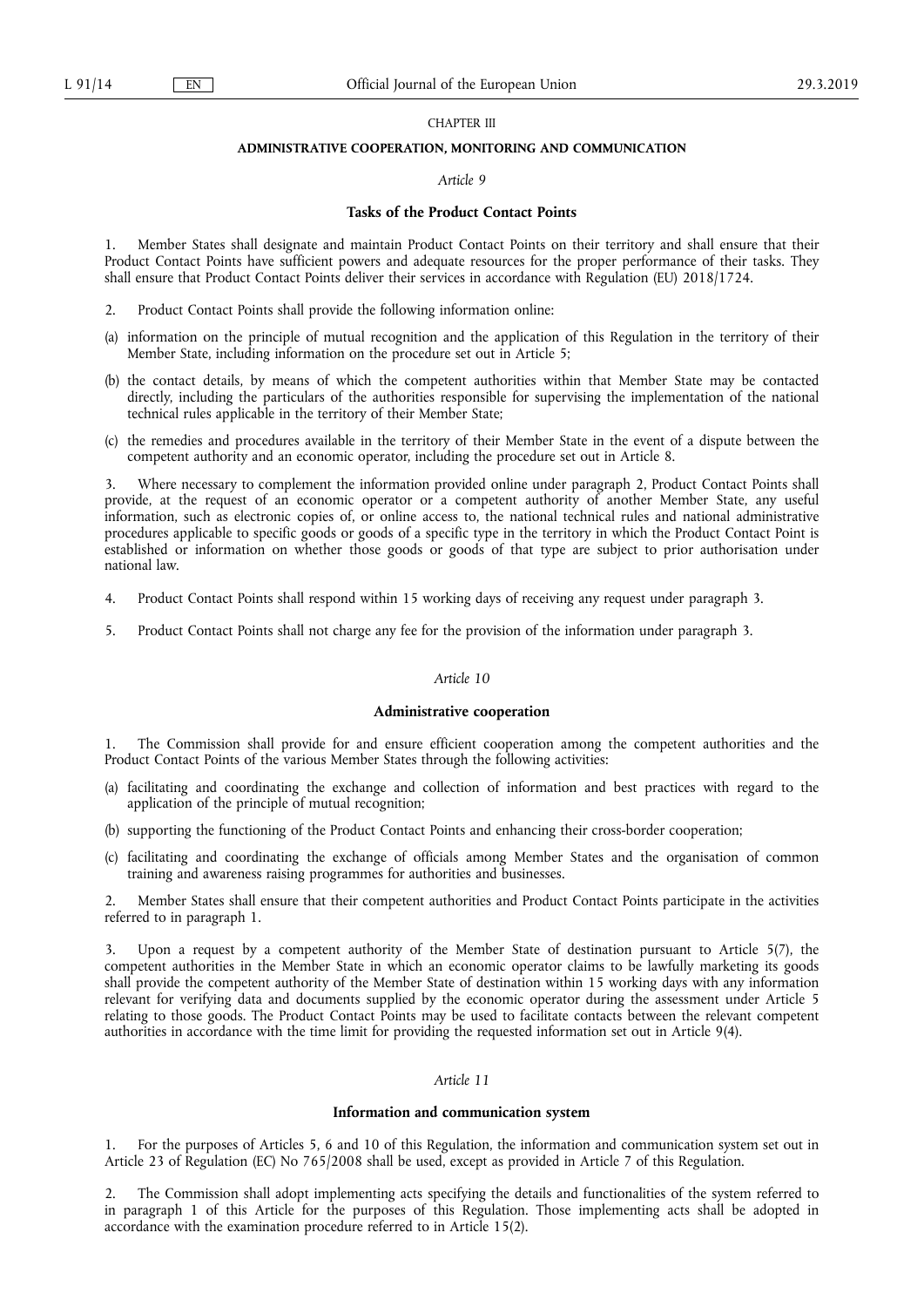# CHAPTER IV

# **FINANCING**

# *Article 12*

# **Financing of activities in support of this Regulation**

- 1. The Union may finance the following activities in support of this Regulation:
- (a) awareness-raising campaigns;
- (b) education and training;
- (c) exchange of officials and of best practices;
- (d) cooperation among Product Contact Points and competent authorities, and the technical and logistic support for this cooperation;
- (e) the collection of data related to the functioning of the principle of mutual recognition and its impact on the Single Market for goods.

2. The Union's financial assistance with respect to activities in support of this Regulation shall be implemented in accordance with Regulation (EU, Euratom) 2018/1046 of the European Parliament and of the Council ( 18), either directly or by entrusting budget implementation tasks to the entities listed in point (c) of Article 62(1) of that Regulation.

The appropriations allocated to activities referred to in this Regulation shall be determined each year by the budgetary authority within the limits of the financial framework in force.

#### *Article 13*

# **Protection of the financial interests of the Union**

1. The Commission shall take appropriate measures to ensure that, when activities financed under this Regulation are implemented, the financial interests of the Union are protected by the application of preventive measures against fraud, corruption and any other illegal activities, by effective checks and, if irregularities are detected, by the recovery of the amounts wrongly paid and, where appropriate, by effective, proportionate and dissuasive administrative and financial penalties.

2. The Commission or its representatives and the Court of Auditors shall have the power of audit, on the basis of documents and of on-the-spot inspections, over all grant beneficiaries, contractors and subcontractors who have received Union funds under this Regulation.

3. The European Anti-Fraud Office (OLAF) may carry out investigations, including on-the-spot checks and inspections, in accordance with the provisions and procedures laid down in Regulation (EU, Euratom) No 883/2013 of the European Parliament and of the Council (<sup>19</sup>) and Council Regulation (Euratom, EC) No 2185/96 (<sup>20</sup>) with a view to establishing whether there has been fraud, corruption or any other illegal activity affecting the financial interests of the Union in connection with a grant agreement or grant decision or a contract funded under this Regulation.

4. Without prejudice to paragraphs 1, 2 and 3, cooperation agreements with third countries and with international organisations, contracts, grant agreements and grant decisions, resulting from the implementation of this Regulation shall contain provisions expressly empowering the Commission, the Court of Auditors and OLAF to conduct such audits and investigations, in accordance with their respective competences.

<sup>(</sup> 18) Regulation (EU, Euratom) 2018/1046 of the European Parliament and of the Council of 18 July 2018 on the financial rules applicable to the general budget of the Union, amending Regulations (EU) No 1296/2013, (EU) No 1301/2013, (EU) No 1303/2013, (EU) No 1304/2013, (EU) No 1309/2013, (EU) No 1316/2013, (EU) No 223/2014, (EU) No 283/2014, and Decision No 541/2014/EU and repealing Regulation (EU, Euratom) No 966/2012 (OJ L 193, 30.7.2018, p. 1).

<sup>(</sup> 19) Regulation (EU, Euratom) No 883/2013 of the European Parliament and of the Council of 11 September 2013 concerning investigations conducted by the European Anti-Fraud Office (OLAF) and repealing Regulation (EC) No 1073/1999 of the European Parliament and of the Council and Council Regulation (Euratom) No 1074/1999 (OJ L 248, 18.9.2013, p. 1).

<sup>(</sup>  $^{20)}$  Council Regulation (Euratom, EC) No 2185/96 of 11 November 1996 concerning on-the-spot checks and inspections carried out by the Commission in order to protect the European Communities' financial interests against fraud and other irregularities (OJ L 292, 15.11.1996, p. 2.).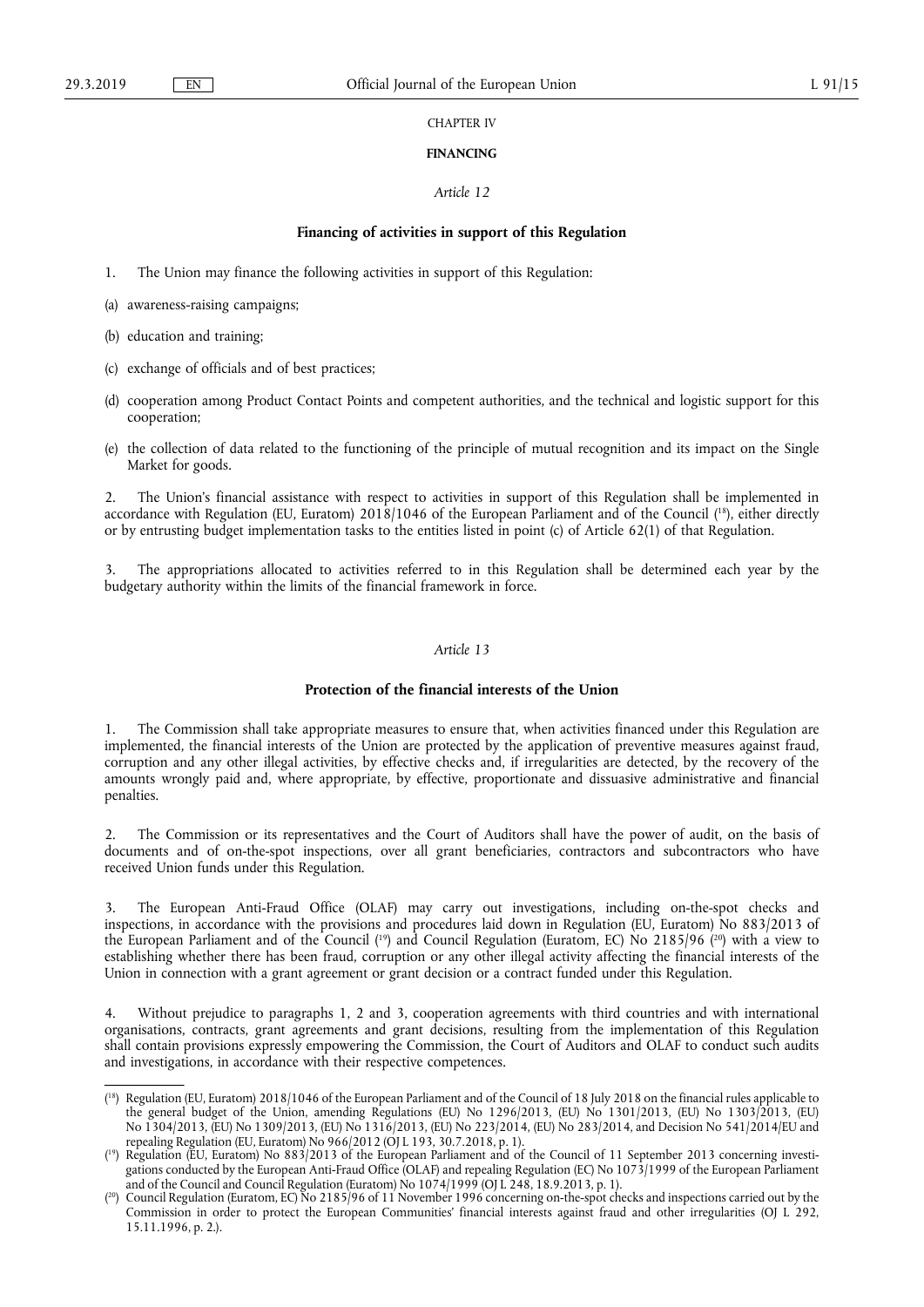# CHAPTER V

# **EVALUATION AND COMMITTEE PROCEDURE**

# *Article 14*

# **Evaluation**

1. By 20 April 2025, and every four years thereafter, the Commission shall carry out an evaluation of this Regulation in light of the objectives that it pursues and shall submit a report thereon to the European Parliament, to the Council and to the European Economic and Social Committee.

2. For the purposes of paragraph 1 of this Article, the Commission shall use the information available in the system referred to in Article 11 and any data collected in the course of activities referred to in point (e) of Article 12(1). The Commission may also ask Member States to submit any relevant information for evaluating the free movement of goods lawfully marketed in another Member State or for evaluating the effectiveness of this Regulation, as well as an assessment of the functioning of the Product Contact Points.

# *Article 15*

#### **Committee procedure**

1. The Commission shall be assisted by a committee. That committee shall be a committee within the meaning of Regulation (EU) No 182/2011.

2. Where reference is made to this paragraph, Article 5 of Regulation (EU) No 182/2011 shall apply.

# CHAPTER VI

#### **FINAL PROVISIONS**

*Article 16* 

#### **Repeal**

Regulation (EC) No 764/2008 is repealed with effect from 19 April 2020.

References to the repealed Regulation shall be construed as references to this Regulation.

#### *Article 17*

# **Entry into force and application**

This Regulation shall enter into force on the twentieth day following that of its publication in the *Official Journal of the European Union*.

It shall apply from 19 April 2020.

This Regulation shall be binding in its entirety and directly applicable in all Member States.

Done at Brussels, 19 March 2019.

*For the European Parliament The President*  A. TAJANI

*For the Council The President*  G. CIAMBA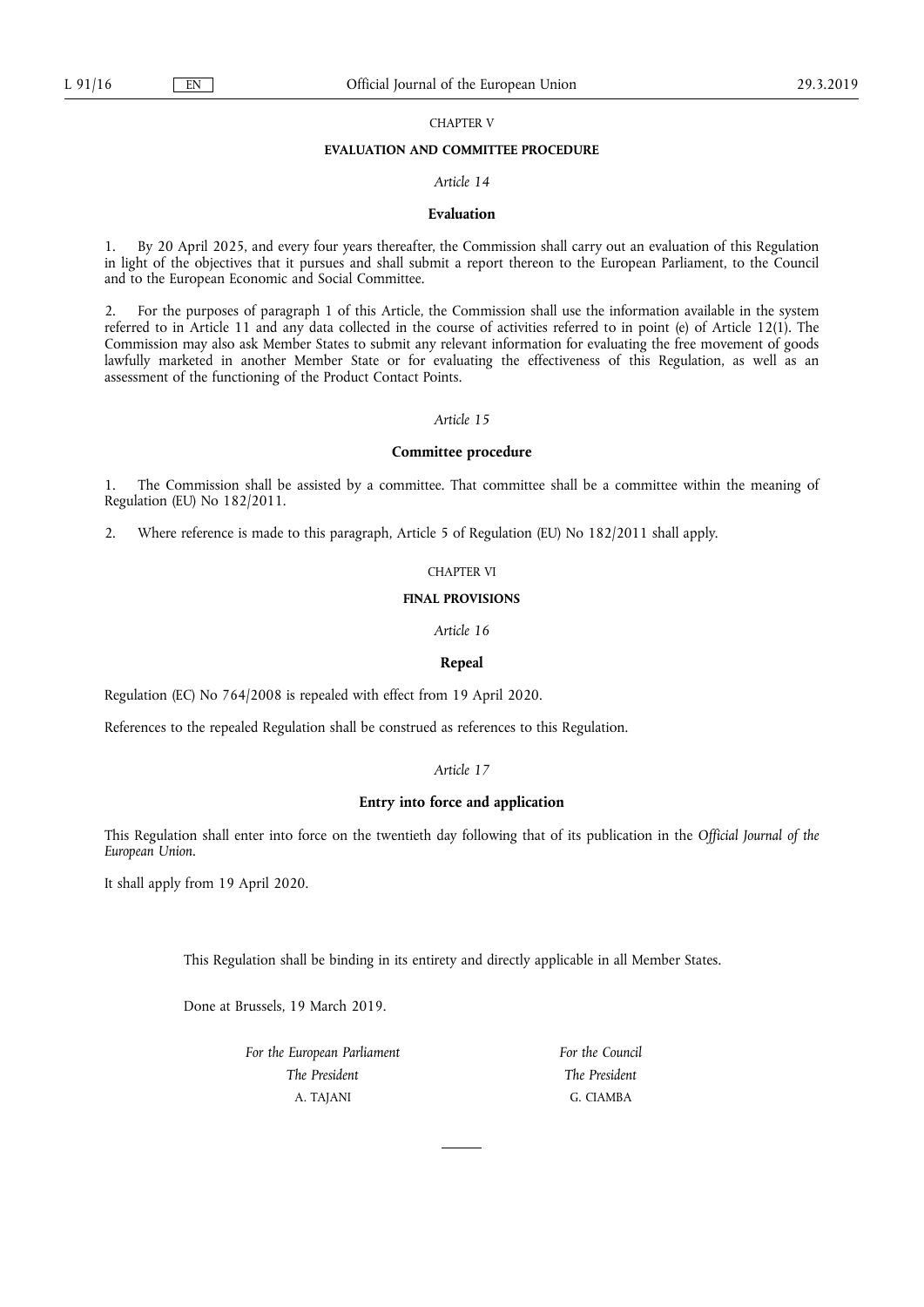#### *ANNEX*

# Mutual recognition declaration for the purposes of Article 4 of Regulation (EU) 2019/515 of the European Parliament and of the Council (<sup>1</sup>)

# Part I

- 1. Unique identifier for the goods or type of goods: … [Note: insert the goods identification number or other reference marker that uniquely identifies the goods or type of goods]
- 2. Name and address of the economic operator: … [Note: insert the name and address of the signatory of Part I of the mutual recognition declaration: the producer and, where applicable, its authorised representative, or the importer, or the distributor]
- 3. Description of the goods or type of goods subject of the mutual recognition declaration: … [Note: the description should be sufficient to enable the goods to be identified for traceability reasons. It may be accompanied by a photograph, where appropriate]
- 4. Declaration and information on the lawfulness of the marketing of the goods or that type of goods
	- 4.1. The goods or type of goods described above, including their characteristics, comply with the following rules applicable in … [Note: identify the Member State in which the goods or that type of goods are claimed to be lawfully marketed]: … [Note: insert the title and official publication reference, in each case, of the relevant rules applicable in that Member State and reference of the authorisation decision if the goods were subject to a prior authorisation procedure],

or

the goods or type of goods described above are not subject to any relevant rules in … [Note: identify the Member State in which the goods or that type of goods are claimed to be lawfully marketed].

- 4.2. Reference of the conformity assessment procedure applicable to the goods or that type of goods, or reference of test reports for any tests performed by a conformity assessment body, including the name and address of that body (if such procedure was carried out or if such tests were performed): …
- 5. Any additional information considered relevant to an assessment of whether the goods or that type of goods are lawfully marketed in the Member State indicated in point 4.1: …
- 6. This part of the mutual recognition declaration has been drawn up under the sole responsibility of the economic operator identified under point 2.

Signed for and on behalf of:

(place and date):

(name, function) (signature):

Part II

- 7. Declaration and information on the marketing of the goods or that type of goods
	- 7.1. The goods or that type of goods described in Part I are made available to end users on the market in the Member State indicated in point 4.1.
	- 7.2. Information that the goods or that type of goods are made available to the end users in the Member State indicated in point 4.1, including details of the date of when the goods were first made available to end users on the market in that Member State: …
- 8. Any additional information considered relevant to an assessment of whether the goods or that type of goods are lawfully marketed in the Member State indicated in point 4.1: …

<sup>(</sup> 1 ) Regulation (EU) 2019/515 of the European Parliament and of the Council of 19 March 2019 on the mutual recognition of goods lawfully marketed in another Member State and repealing Regulation (EC) No 764/2008 (OJ L 91, 29.3.2019, p. 1).